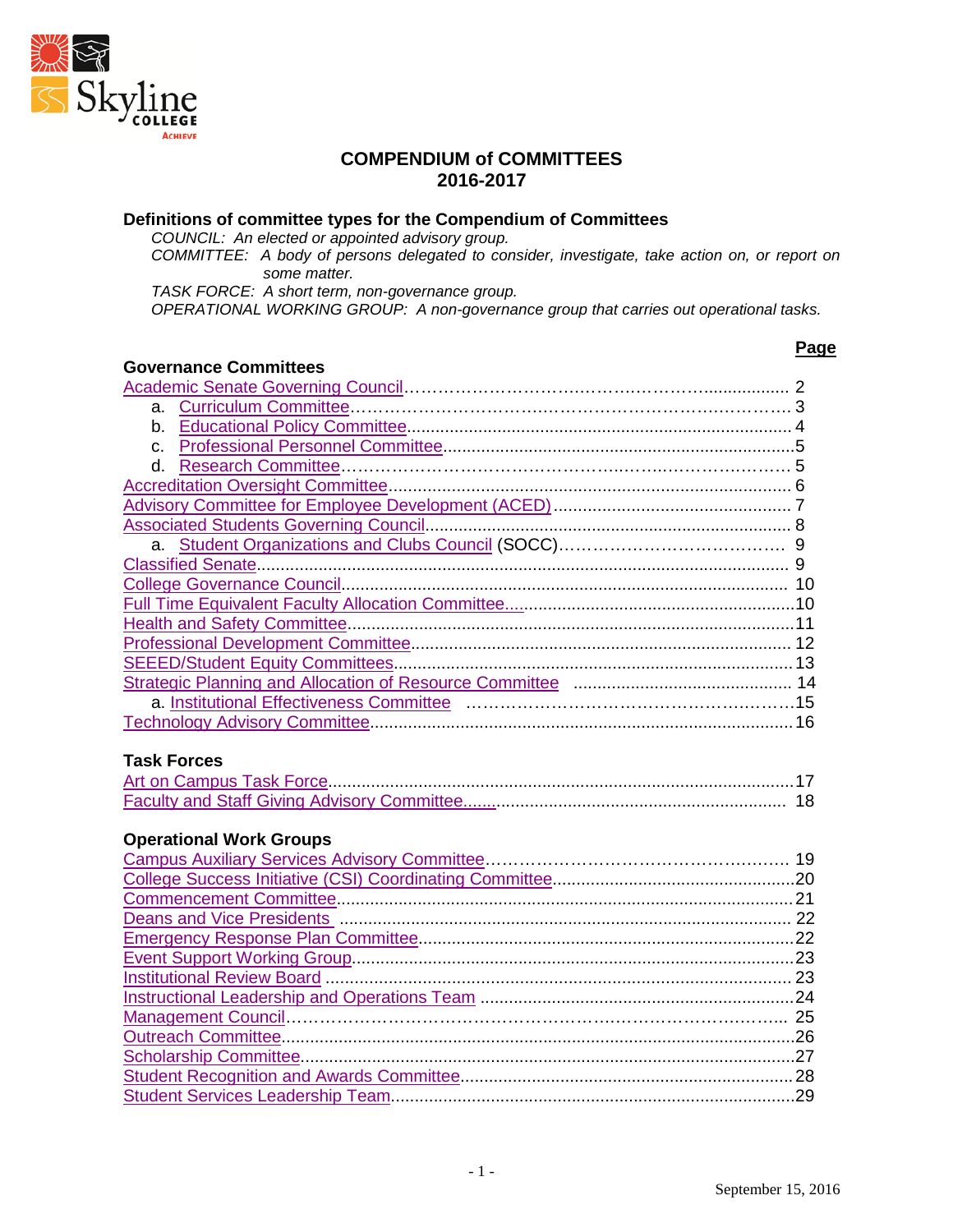## **GOVERNANCE COMMITTEES**

#### <span id="page-1-0"></span>**1. Academic Senate Governing Council**

Serves as policy making body for the Academic Senate; promotes the general welfare of Skyline College, its faculty, and the San Mateo County Community College District; represents the faculty in making recommendations to the administration of the College and the District Board of Trustees with respect to academic and professional matters; works toward the development and improvement of professional standards; provides for continuous study of faculty and College problems.

| 2015-2016                                      | 2016-2017                                     |
|------------------------------------------------|-----------------------------------------------|
| <b>Membership (elected by faculty)</b>         | <b>Membership (elected by faculty)</b>        |
|                                                |                                               |
| Kate Williams Browne, President                | Kate Williams Browne, President               |
| Leigh Anne Shaw, Past President                | Leigh Anne Shaw, Past President               |
| Stephen Fredricks, Vice President              | Stephen Fredricks, Vice President             |
| Leigh Anne Shaw, Secretary                     | Zachary Bruno, Secretary                      |
| <b>Tiffany Schmierer, Treasurer</b>            | <b>Tiffany Schmierer, Treasurer</b>           |
|                                                |                                               |
| <b>Committee Chairs &amp; Representatives:</b> | Committee Chairs & Representatives:           |
| Jacqueline Escobar, Educational Policy,        | Caroline Barros, ASSC Rep (non-voting)        |
| Co-Chair                                       | Barbara Corzonkoff, CTE Co-Liaisons           |
| Michele Haggar, Classified Senate Rep          | Michele Haggar, Classified Senate Rep         |
| Nick Kapp, Educational Policy, Co-Chair        | Jessica Hurless, Co-Chair Ed Policy           |
| John Ulloa, Curriculum Committee, Co-Chair     | Jessica Lopez, SEEED (non-voting)             |
| Shawna Whitney, Professional Personnel, Chair  | Dylan O'shea, ASSC Rep (non-voting)           |
| Dennis Wolbers, Curriculum Committee,          | Jesse Raskin, Co-Chair Ed Policy              |
| Co-Chair                                       | Janice Sapigao, AFT Rep (non-voting)          |
| Vacant, Research                               | Amber Steele, Co-Chair Professional Personnel |
|                                                | Alana Utsumi, Classified Senate Rep (non-     |
| <b>Division Representatives:</b>               | voting)                                       |
| Yancy Aquino, Science/Math/Technology Rep      | Shawna Whitney, Co-Chair Professional         |
| Zachary Bruno, SS/CA Rep                       | Personnel                                     |
| Terrance Chang, Science/Math/Technology Rep    | Ronda Wimmer, CTE Co-Liaisons                 |
| Dick Clair, BEPP Rep                           | Andy Windham, Co-Chair Curriculum             |
| Jacqueline Escobar, COUN Rep                   | Dennis Wolbers, Co-Chair Curriculum           |
| Kent Gomez, COUN Rep                           |                                               |
| Vitoria Goncalvez, ASSC Rep                    | <b>Division Representatives:</b>              |
| Jessica Hurless, LA/LR Rep                     | Caroline Barros, ASSC Rep                     |
| Miku Mendoza, ASSC Rep                         | Paul Bridenbaugh, SS/CA Rep                   |
| Dan Ming, BEPP Division Rep                    | Terrance Chang, SMT Rep                       |
| Danielle Powell, LA/LR Rep                     | Dick Clair, BEPP Rep                          |
| Leigh Anne Shaw, LA/LR Rep                     | Jacqueline Escobar, COUN Rep                  |
| Amber Steele, KAD Rep                          | Rick Hough, SMT Rep                           |
| Dennis Wolbers, ASLT Rep                       | Nathan Jones, LA/LR Rep                       |
|                                                | Dan Ming, BEPP Division Rep                   |
| <b>Non-Voting Representatives</b>              | Dylan O'Shea, ASSC Rep                        |
| Michele Haggar, Classified Senate Rep          | Mustafa Popal, SS/CA Rep                      |
| Janice Sapigao, AFT Rep                        | Danielle Powell, LA/LR Rep                    |
| Rob Williams, AFT Rep                          | Gabe Saucedo, KAD Rep                         |
|                                                | Amber Steele, KAD Rep                         |
|                                                | Kwame Thomas, COUN Rep                        |
| <b>Meeting Date/Time/Location</b>              | Dennis Wolbers, ASLT Rep                      |
| 1 <sup>st</sup> & 3 <sup>rd</sup> Thursdays    |                                               |
| 2:10-4:00 p.m.                                 | <b>Meeting Date/Time/Location</b>             |
| Building 6, Room 6203                          | 1 <sup>st</sup> & 3 <sup>rd</sup> Thursdays   |
|                                                | 2:10-4:00 p.m.                                |
|                                                | Building 6, Room 6203                         |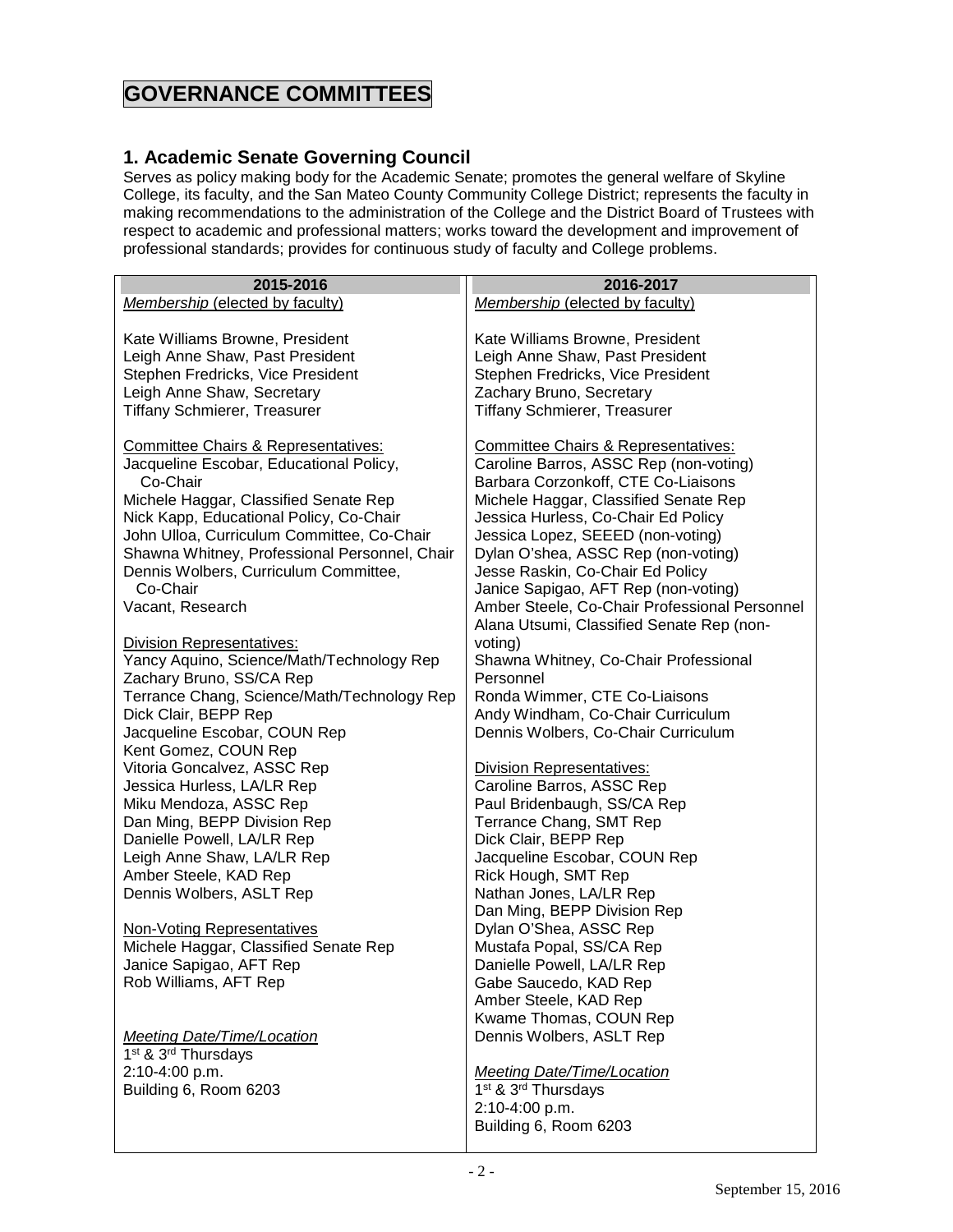#### <span id="page-2-0"></span>**1a. Curriculum Committee**

The Curriculum Committee carries on a regular review of the entire College curriculum; considers for recommendation all matters of administrative policy concerning the curriculum; considers for recommendation proposals for new courses and programs; recommends action on all deletions, classifications and changes in courses and programs.

| 2015-2016                                                  | 2016-2017                                      |
|------------------------------------------------------------|------------------------------------------------|
| Membership (one to two elected faculty                     | Membership (one to two elected faculty         |
| representatives from each division)                        | representatives from each division)            |
|                                                            |                                                |
| John Ulloa, Co-Chair, SS/CA Rep                            | Dennis Wolbers, Co-Chair, ASLT Rep             |
| Dennis Wolbers, Co-Chair ASLT Rep                          | Adam Windham, Co-Chair,                        |
| Jim Bowsher, Language Arts Rep                             | Science/Math/Technology Rep                    |
| Jacquie Escobar, Counseling Rep, Articulation              | Cheryl Ajirotutu, GLPS Rep                     |
| Officer                                                    | Jacquie Escobar, Counseling Rep                |
| Jan Fosberg, Kinesiology/Athletics/Dance Rep               | Kathleen Feinblum, LA Rep                      |
| Imelda Hermosillo, Counseling Rep                          | Jan Fosberg, Kinesiology/Athletics/Dance Rep   |
| Nick Kapp, Science/Math/Technology Rep                     | Imelda Hermosillo, Counseling Rep              |
| Jude Navari, Social Sciences/Creative Arts                 | Jessica Hurless, LA Rep                        |
| Rep                                                        | Nick Kapp, Science/Math/Technology Rep         |
| Leigh Anne Shaw, Language Arts Rep                         | Jude Navari, Social Sciences/Creative Arts Rep |
| Ronda Wimmer, BEPP Rep                                     | John Ulloa, Social Sciences/Creative Arts Rep  |
| Adam Windham, Science/Math/Technology                      | Ronda Wimmer, BEPP Rep                         |
| Rep<br>Hellen Zhang, BEPP Rep                              | Hellen Zhang, BEPP Rep                         |
|                                                            | <b>Ex Officio Members</b>                      |
| Ex Officio Members                                         | Luis Escobar, Dean, Counseling                 |
| Luis Escobar, Interim Dean, Counseling                     | Bridget Fischer, Academic Support and Learning |
| Bridget Fischer, Academic Support and                      | Technologies, Distance Education Liaison       |
| Learning Technologies, Distance Education                  | Adriana Johnston, Classified Senate            |
| Liaison                                                    | Iridian Martinez, ASSC Rep                     |
| Adriana Johnston, PSC Degree Audit                         | Aaron McVean, Interim VP Instruction           |
| Will Minnich, Dean of Enrollment Services                  | Will Minnich, Dean of Enrollment Services      |
| Sarah Perkins, VP of Instruction<br>Dennis Zheng, ASSC Rep | Bryan Besnyi, Recorder                         |
|                                                            | Maria Norris, Staff Support to Curriculum      |
| Bryan Besnyi, Recorder                                     | Committee                                      |
| Maria Norris, Staff Support to Curriculum                  |                                                |
| Committee                                                  | <b>Meeting Date/Time/Location</b>              |
|                                                            | 1 <sup>st</sup> and 3 <sup>rd</sup> Wednesday  |
| Meeting Date/Time/Location                                 | 2:10 p.m.                                      |
| 1 <sup>st</sup> and 3 <sup>rd</sup> Wednesday              | Building 4, Room 4301                          |
| 2:10 p.m.                                                  |                                                |
| Building 4, Room 4301                                      |                                                |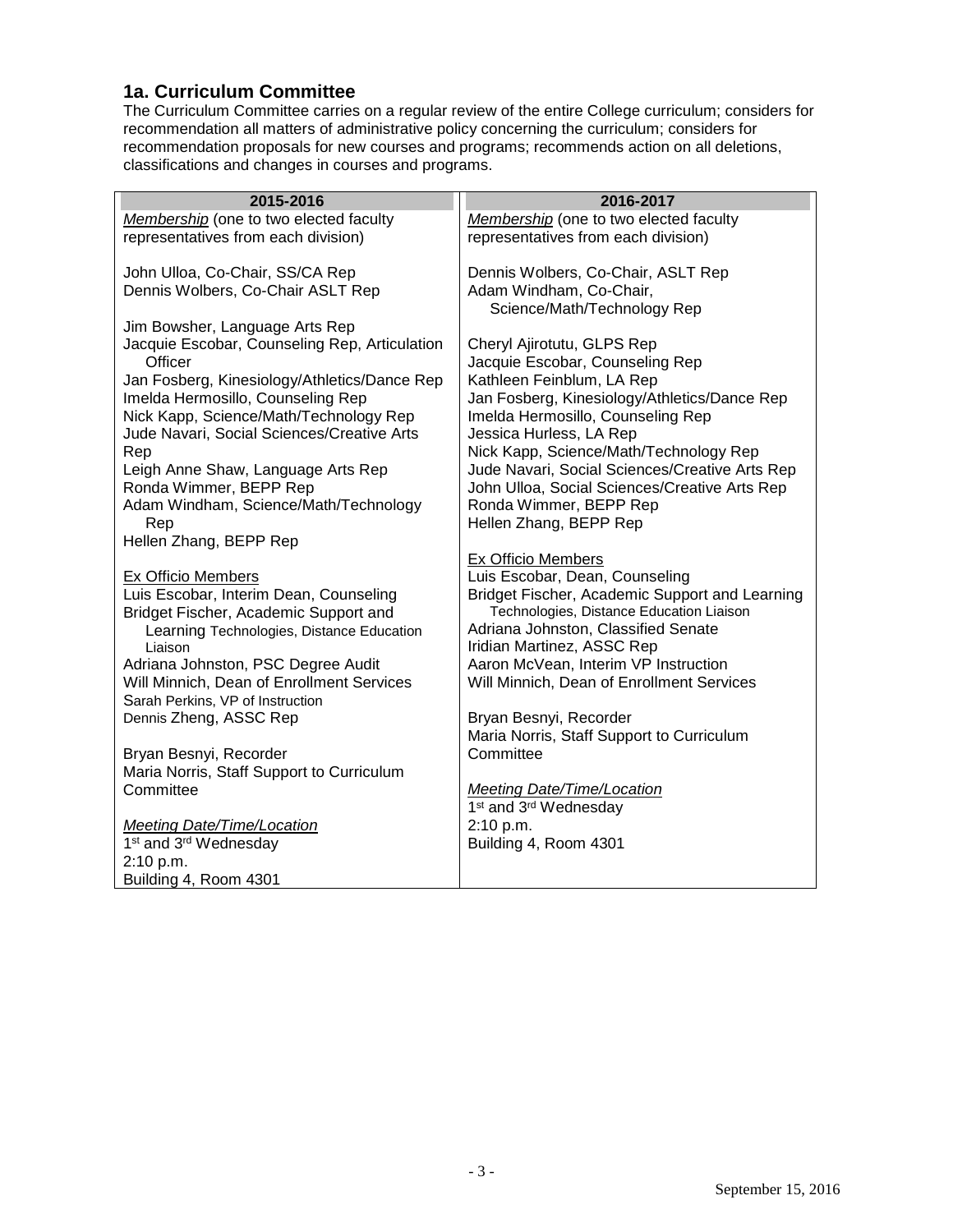#### <span id="page-3-0"></span>**1b. Educational Policy Committee**

This committee considers for recommendation all matters of educational policy including academic standards, probation, disqualification, readmissions policies, grading procedures, matriculation, student behavior, and student grievance procedures; considers for recommendation all matters of administrative policy concerning educational policy, including policies of the Office of Instruction and the Office of Student Services.

| 2015-2015                                                                                                                                                                                                                                                                                                                                                                                   | 2016-2017                                                                                                                                                                                                                                                                                                                                                                                                      |
|---------------------------------------------------------------------------------------------------------------------------------------------------------------------------------------------------------------------------------------------------------------------------------------------------------------------------------------------------------------------------------------------|----------------------------------------------------------------------------------------------------------------------------------------------------------------------------------------------------------------------------------------------------------------------------------------------------------------------------------------------------------------------------------------------------------------|
| Membership (one elected faculty<br>representative from each division)                                                                                                                                                                                                                                                                                                                       | <b>Membership</b> (one elected faculty representative<br>from each division)                                                                                                                                                                                                                                                                                                                                   |
| Jacqueline Escobar, Co-Chair<br>Nick Kapp, Co-Chair                                                                                                                                                                                                                                                                                                                                         | Jacqueline Escobar, Co-Chair<br>Nick Kapp, Co-Chair                                                                                                                                                                                                                                                                                                                                                            |
| Alex Alpi, ASSC Rep<br>Donna Bestock, SS/CA Rep<br>Carlos Colombetti, SS/CA Rep<br>Michael Cross, LA/LR Rep<br>Luis Escobar, Interim Dean of Counseling<br>Mousa Ghanma, SMT Rep<br>Michele Haggar, Classified Rep<br>Will Minnich, Dean of Enrollment Services<br>Carmen Richardson, BEPP Rep<br>Vacant, KAD<br>Vacant, ASLT<br>Ex Officio Members<br>Angélica Garcia, VP Student Services | Jim Bowsher, LA/LR Rep<br>Carlos Colombetti, SS/CA Rep<br>Michael Cross, LA/LR Rep<br>Luis Escobar, Dean of Counseling<br>Mousa Ghanma, SMT Rep<br>Gianni Grelli, ASSC Rep<br>Michele Haggar, Classified Rep<br>Nick Kapp, SMT Rep<br>Poh Kim Lim, ASLT<br>Will Minnich, Dean of Enrollment Services<br>Joe Morello, Dean of KAD<br>Suzanne Poma, COUN Rep<br>Dylan O'Shea, ASSC Rep<br>Alina Varona, BEPP Rep |
| <b>Meeting Date/Time/Location</b><br>1 <sup>st</sup> Tuesday<br>2:00 p.m.<br>Location:6205                                                                                                                                                                                                                                                                                                  | <b>Ex Officio Members</b><br>Angélica Garcia, VP Student Services<br><b>Meeting Date/Time/Location</b><br>1 <sup>st</sup> Tuesday<br>2:00 p.m.<br>Location:6205                                                                                                                                                                                                                                                |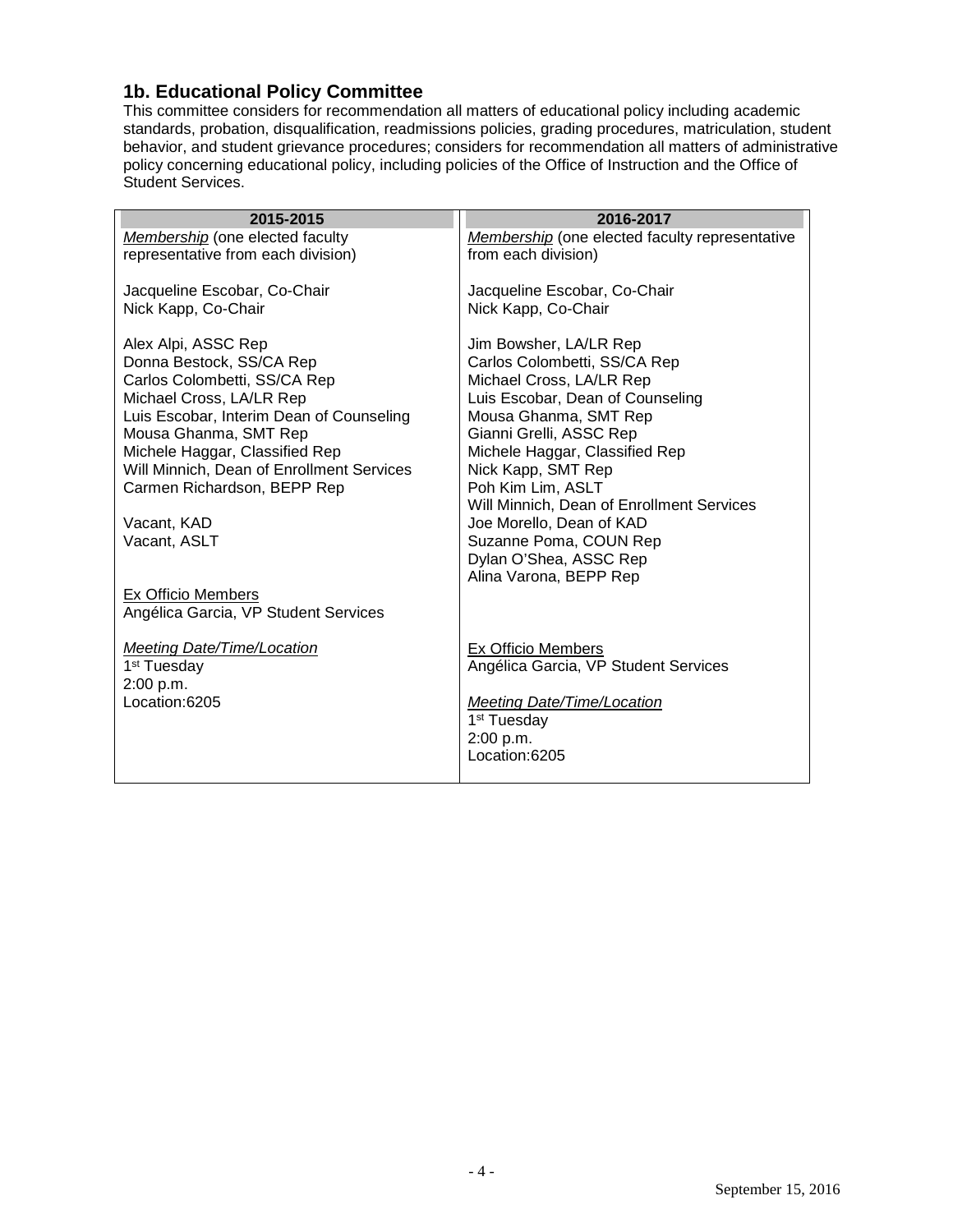#### <span id="page-4-0"></span>**1c. Professional Personnel Committee**

This committee promotes staff development and professional growth; considers questions of professional ethics; reviews and makes recommendations concerning Program Improvement Funds and other faculty proposals as necessary; makes recommendations concerning faculty awards; reviews and recommends faculty development projects as required.

| 2015-2016                                                                                                                                                                                          | 2016-2017                                                                                                                                                                                                                                     |
|----------------------------------------------------------------------------------------------------------------------------------------------------------------------------------------------------|-----------------------------------------------------------------------------------------------------------------------------------------------------------------------------------------------------------------------------------------------|
| <u>Membership</u><br>(one elected faculty representative from each<br>division)                                                                                                                    | <u>Membership</u><br>(one elected faculty representative from each<br>division)                                                                                                                                                               |
| Shawna Whitney, BEPP Rep, Chair                                                                                                                                                                    |                                                                                                                                                                                                                                               |
| Shari Bookstaff, Science/Math/Technology Rep<br>Luciana Castro, Language Arts Rep<br>Carlos Colombetti, SS/CA Rep<br>Nate Nevado, Counseling Rep<br>Mary Gutierrez, Dean, Langage Arts, ex-officio | Rosemary Bell, Social Sciences/Creative Arts<br>Rep<br>Shari Bookstaff, Science/Math/Technology Rep<br>Luciana Castro, Language Arts Rep<br>Nathan Jones, Language Arts Rep<br>Nate Nevado, Counseling Rep<br>Shawna Whitney, BEPP Rep, Chair |
| Vacant, KAD                                                                                                                                                                                        | Mary Gutierrez, Dean, Langage Arts, ex-officio                                                                                                                                                                                                |
|                                                                                                                                                                                                    | <b>Vacant, KAD</b>                                                                                                                                                                                                                            |
| Meeting Date/Time/Location<br>Meets one or more times a semester                                                                                                                                   | <b>Meeting Date/Time/Location</b><br>Meets one or more times a semester.                                                                                                                                                                      |

## <span id="page-4-1"></span>**1d. Research Committee**

The Academic Senate Research Committee aids faculty doing institutional research; acts as a resource to the Senate in matters of institutional research; performs institutional research under the direction of the Academic Senate Governing Council.

| 2015-2016                                                                                                                     | 2016-2017                                                                                                     |
|-------------------------------------------------------------------------------------------------------------------------------|---------------------------------------------------------------------------------------------------------------|
| Membership<br>(one elected faculty representative from each<br>division)                                                      | Membership<br>(one elected faculty representative from each<br>division)                                      |
| Kevin Corsiglia, KAD Rep<br>Nancy Kaplan-Biegel, Language Arts Rep<br>Jennifer Merrill, SS/CA Rep<br>Paul Spakowski, BEPP Rep | Eric Brenner, ASLT Rep<br>Kevin Corsiglia, KAD Rep<br>Jennifer Merrill, SS/CA Rep<br>Paul Spakowski, BEPP Rep |
| <b>Vacant, Counseling</b><br>Vacant, Science/Math/Technology<br><b>Vacant, Chair</b>                                          | <b>Vacant, Counseling</b><br>Vacant, Science/Math/Technology<br>Vacant, Chair<br>Vacant, LA/LR                |
| Meeting Date/Time/Location<br>To be determined                                                                                | <b>Vacant, GLPS</b>                                                                                           |
|                                                                                                                               | Meeting Date/Time/Location<br>To be determined                                                                |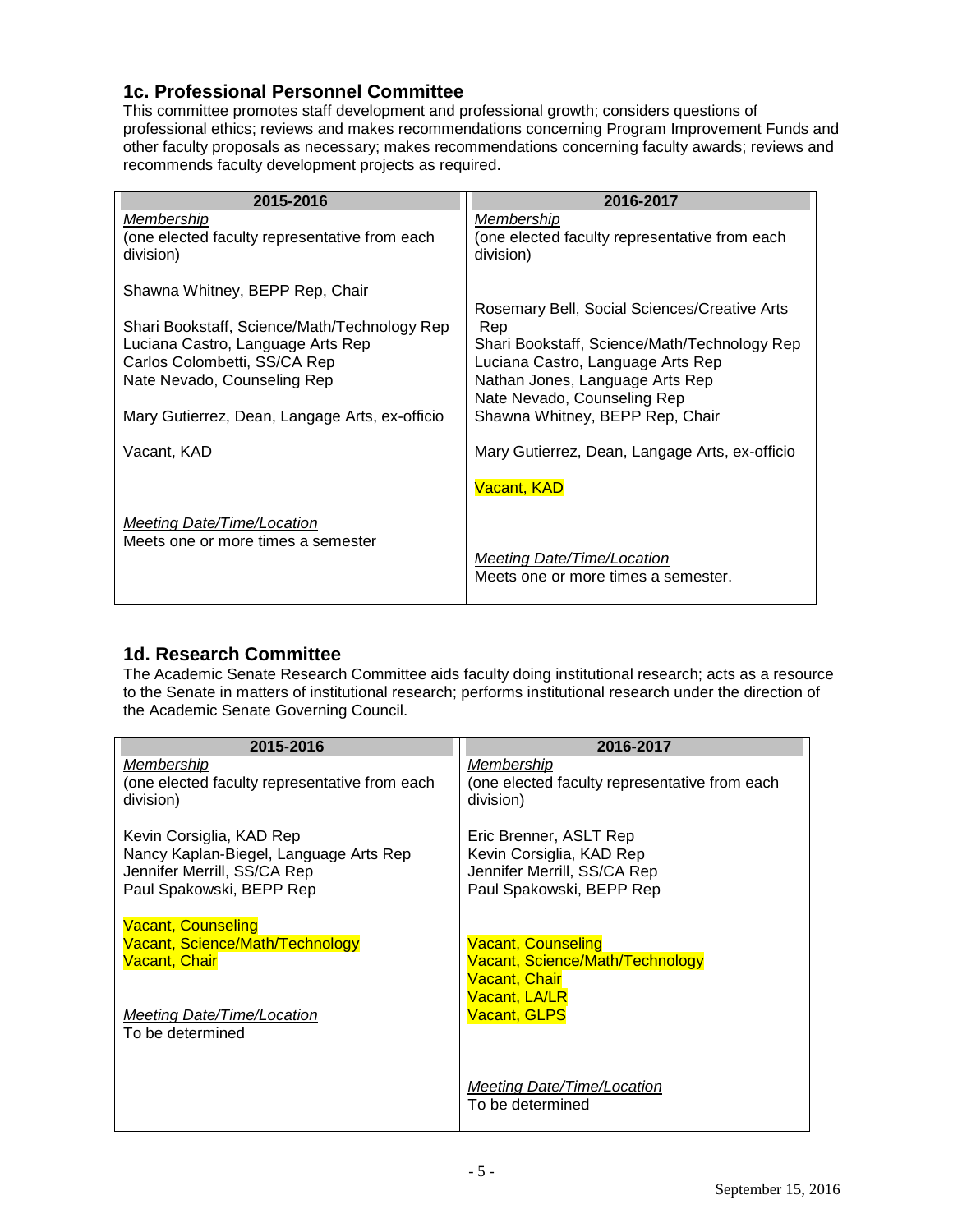#### <span id="page-5-0"></span>**2. Accreditation Oversight Committee**

The overarching mission of this committee is student success through successful accreditation. It is the responsibility of the institution, CEO and ALO (Accreditation Liaison Officer) to keep Skyline College in compliance with the ERs (Eligibility Requirements), Accreditation Standards, including federal requirements, Commission policies, and Skyline's MVV (mission-Vision-Values). This committee will support the college in keeping in compliance.

#### **The role of the Accreditation Oversight Committee is:**

- 1. To review ongoing changes and requirements for accreditation at the federal, state and regional levels to facilitate keeping in compliance with ERs, Commission policies and Skyline College's MVV (Mission-Vision-Values)
- 2. To coordinate Skyline College's ongoing activities related to its accreditation, including developing and maintaining a systematic approach to tracking evidence,
- 3. To periodically review alignment of college process with accreditation standards,
- 4. To maintain the college's accreditation web site, and
- 5. To provide open communication between the Accreditation Oversight Committee and the college community.

<span id="page-5-1"></span>

| 2015-2016                                                                                                                                                                                                                                                                                                                                                                                                                                                  | 2016-2017                                                                                                                                                                                                                                                                                                                                                                                                                                           |
|------------------------------------------------------------------------------------------------------------------------------------------------------------------------------------------------------------------------------------------------------------------------------------------------------------------------------------------------------------------------------------------------------------------------------------------------------------|-----------------------------------------------------------------------------------------------------------------------------------------------------------------------------------------------------------------------------------------------------------------------------------------------------------------------------------------------------------------------------------------------------------------------------------------------------|
| Membership                                                                                                                                                                                                                                                                                                                                                                                                                                                 | Membership                                                                                                                                                                                                                                                                                                                                                                                                                                          |
| Aaron McVean, ALO, Committee Chair                                                                                                                                                                                                                                                                                                                                                                                                                         | Aaron McVean, ALO, Committee Chair<br>Cheri Jones, Interim Dean of PRIE                                                                                                                                                                                                                                                                                                                                                                             |
| Eloisa Briones, VP Administrative Services                                                                                                                                                                                                                                                                                                                                                                                                                 |                                                                                                                                                                                                                                                                                                                                                                                                                                                     |
| Luis Escobar, Student Services Rep<br>Stephen Fredricks, Academic Senate Rep<br>Angélica Garcia, VP Student Services<br>Liz Gaudet, Classified Senate Rep<br>David Martinez, ASSC Rep<br>Will Minnich, Enrollment Services Rep<br>Jonathan Paver, ASLT Rep<br>Sarah Perkins, VP Instruction<br>Jesse Raskin, CTE Faculty Rep<br>Tammy Robinson, GLPS Rep<br>Christine Roumbanis, BEPP Rep<br>Regina Stanback Stroud, President<br>Dennis Wolbers, ASLT Rep | Eloisa Briones, VP Administrative Services<br>Stephen Fredricks, Academic Senate Rep<br>Angélica Garcia, VP Student Services<br>Ray Hernandez, Dean of SMT<br>Jim Houpis, Dean of ASLT<br>Abigail Magat, ASSC Rep<br>Will Minnich, Enrollment Services Rep<br>Jesse Raskin, CTE Faculty Rep<br>Tammy Robinson, GLPS Rep<br>Regina Stanback Stroud, President<br>Dennis Wolbers, ASLT Rep<br>Karen Wong, PRIE Rep<br>Andrea Vizenor, Director of WFD |
| Karen Wong, PRIE Rep                                                                                                                                                                                                                                                                                                                                                                                                                                       |                                                                                                                                                                                                                                                                                                                                                                                                                                                     |
| <b>Meeting Date/Time/Location</b><br>3rd Monday<br>$9:00-10:00$ a.m.<br>Location: $4343$                                                                                                                                                                                                                                                                                                                                                                   | <b>Meeting Date/Time/Location</b><br>3 <sup>rd</sup> Monday<br>$9:00-10:00$ a.m.<br>Location: 4343                                                                                                                                                                                                                                                                                                                                                  |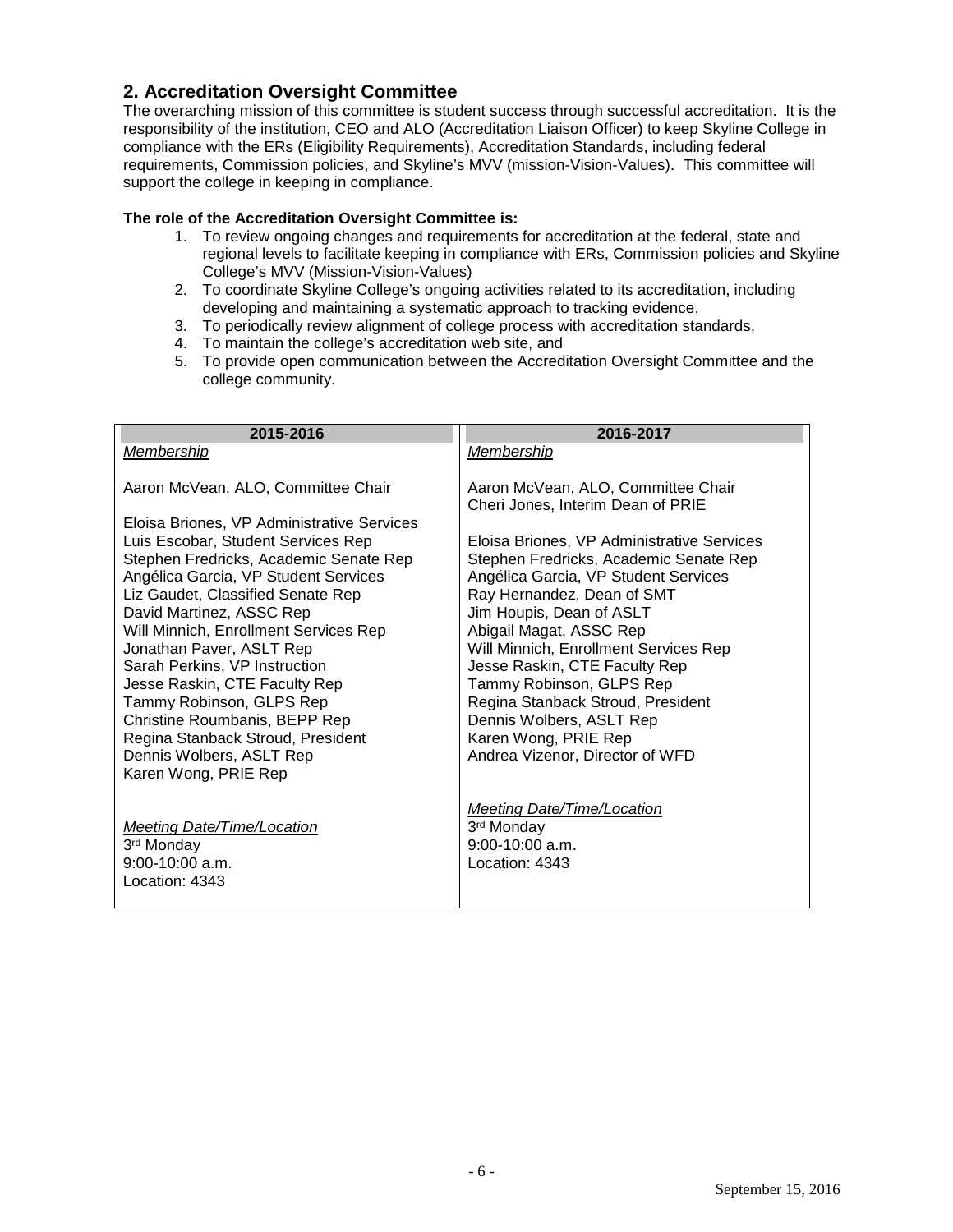## **3. Advisory Committee for Employee Development (ACED)**

ACED serves as the advisory committee for the Center for Transformative Teaching and Learning (CTTL), providing input and general guidance for CTTL programming and professional development activities at Skyline College. The committee supports the college in its strategic directions with regard to professional development, and streamlines information about funding opportunities for faculty and staff to participate in national conferences and dialogues. The committee also encourages and facilitates the creation of workshops and dialogues on campus, and supports the creation and management by the CTTL of all aspects of the workshop calendar for the entire year, including technology training, speakers, webinars, and leadership programs.

| 2015-2016 | 2016-2017                                                                                                                                                                                                                                                                                    |
|-----------|----------------------------------------------------------------------------------------------------------------------------------------------------------------------------------------------------------------------------------------------------------------------------------------------|
|           | Membership<br><b>Faculty Membership</b><br>5 faculty from each of the following areas:<br>CTE, Basic Skills, Transfer, and Non-<br>Instructional, Chair of Professional Personnel<br>Committee                                                                                               |
|           | <b>Classified Membership</b><br>5 classified members from each of the<br>following areas:<br><b>Student Services</b><br><b>Administrative Services</b><br><b>Several Other Divisions</b>                                                                                                     |
|           | <b>Administrative Membership</b><br>Aaron McVean, Interim VPI<br>Jim Houpis, Dean of ASLT<br>Lasana Hotep, Dean of SESP                                                                                                                                                                      |
|           | <b>CTTL Co-Coordinators</b><br>(Professional Development and Distance<br>Education)                                                                                                                                                                                                          |
|           | Nina Floro, Co-Chair, College Faculty/Staff<br>Professional Development Coordinator<br>Jonathan Paver, Co-Chair, ASLT Rep                                                                                                                                                                    |
|           | Linda Allen, Classified Senate Rep<br>Rachel Bell, Language Arts Rep<br>Kristina Brower, BEPP Rep<br>Jose Cartagena, ASSC Rep<br>Karen Dimalanta, Classified Senate Rep<br>Nina Floro, ASLT Rep<br>Jody Gonzales, ASSC Rep<br>Melissa Komadina, Counseling Rep<br>Iridian Martinez, ASSC Rep |
|           | <b>Vacant, Professional Development Committee</b><br><b>Vacant, Professional Personnel Committee</b>                                                                                                                                                                                         |
|           | <b>Meeting Date/Time/Place</b><br>Meets 2-4 times per year - TBA                                                                                                                                                                                                                             |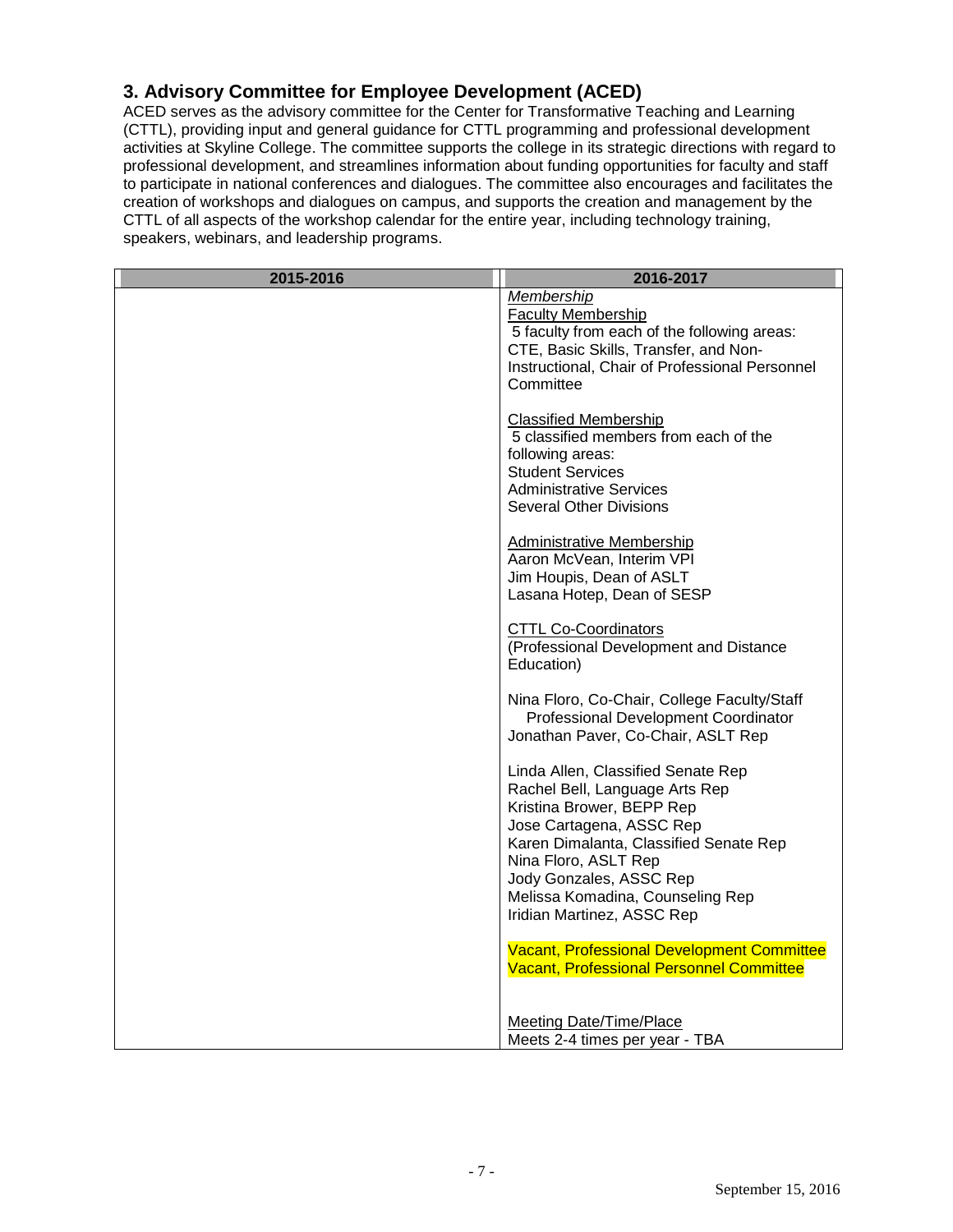#### <span id="page-7-0"></span>**4. Associated Students Governing Council**

Represents all Skyline students; maintains student body facilities; plans activities; adopts and supervises the ASSC budget; participates in College committees; shares in the development of College policies.

| 2015-2016                                     | 2016-2017                                        |
|-----------------------------------------------|--------------------------------------------------|
| Membership (officers elected by students)     | <b>Membership (officers elected by students)</b> |
|                                               |                                                  |
| <b>Executive Council Officers</b>             | <b>Executive Council Officers</b>                |
| Dennis Zheng, President                       | Dylan Patrick O'shea, President                  |
| Alex Alpi, Vice President                     | Gianni Grelli, Vice President                    |
|                                               |                                                  |
| David Martinez, Commissioner of Finance       | Nena Rachel Darwin, Commissioner of Finance      |
| Miku Mendoza, Commissioner of Public          | Caroline Sagrada De Barros, Commissioner of      |
| Records                                       | <b>Public Records</b>                            |
| Jonathan Gonzalez, Commissioner of Publicity  |                                                  |
| Marlon Gaytan Jr., Commissioner of Activities | Jose R. Cartagena, Senator                       |
|                                               | Cesar Vasquez Chavez, Senator                    |
| Christian Baba, Senator                       | Matthew Robert Floyd, Senator                    |
| Caroline Barros, Senator                      | Natalie Galvan, Senator                          |
| Katherine Chan, Senator                       | Jody Gonzales, Senator                           |
| Michelle Chee, Senator                        | Jonathan Gonzales, Senator                       |
| Fabio Contreras, Senator                      | Brian Guardado, Senator                          |
| <b>Vitoria Goncalves</b>                      | Cassandra Margarita Gutierrez, Senator           |
| Gianni Grelli, Senator                        | Dessa Hipolito, Senator                          |
| Dylan O'Shea, Senator                         | Abigail Magat, Senator                           |
| Brayan Palma, Senator                         | Iridian Martinez, Senator                        |
| Elizabeth Phamhi, Senator                     | Kristy Nguyen, Senator                           |
| Allyson Roa, Senator                          | Allyson Vitales Roa, Senator                     |
| Justin Tom, Senator                           | Kalani Viloria, Senator                          |
| Michael Wong, Senator                         |                                                  |
| Spencer Wu, Senator                           | Advisors                                         |
|                                               | Amory Cariadus, Director of Student Life and     |
| Advisors                                      | Leadership Development                           |
| Amory Cariadus, Director of Student Life and  | Anjelica Gacutan, Student Life and Leadership    |
| Leadership Development                        | Assistant                                        |
| Anjelica Gacutan, Student Life and Leadership |                                                  |
| Assistant                                     | <b>Meeting Date/Time/Location</b>                |
|                                               | Every Monday, 4:00-6:00 p.m.                     |
| <b>Meeting Date/Time/Location</b>             | Building 6, Room 6202                            |
| Every Monday, 4:00-6:00 p.m.                  |                                                  |
| Building 6, Room 6202                         |                                                  |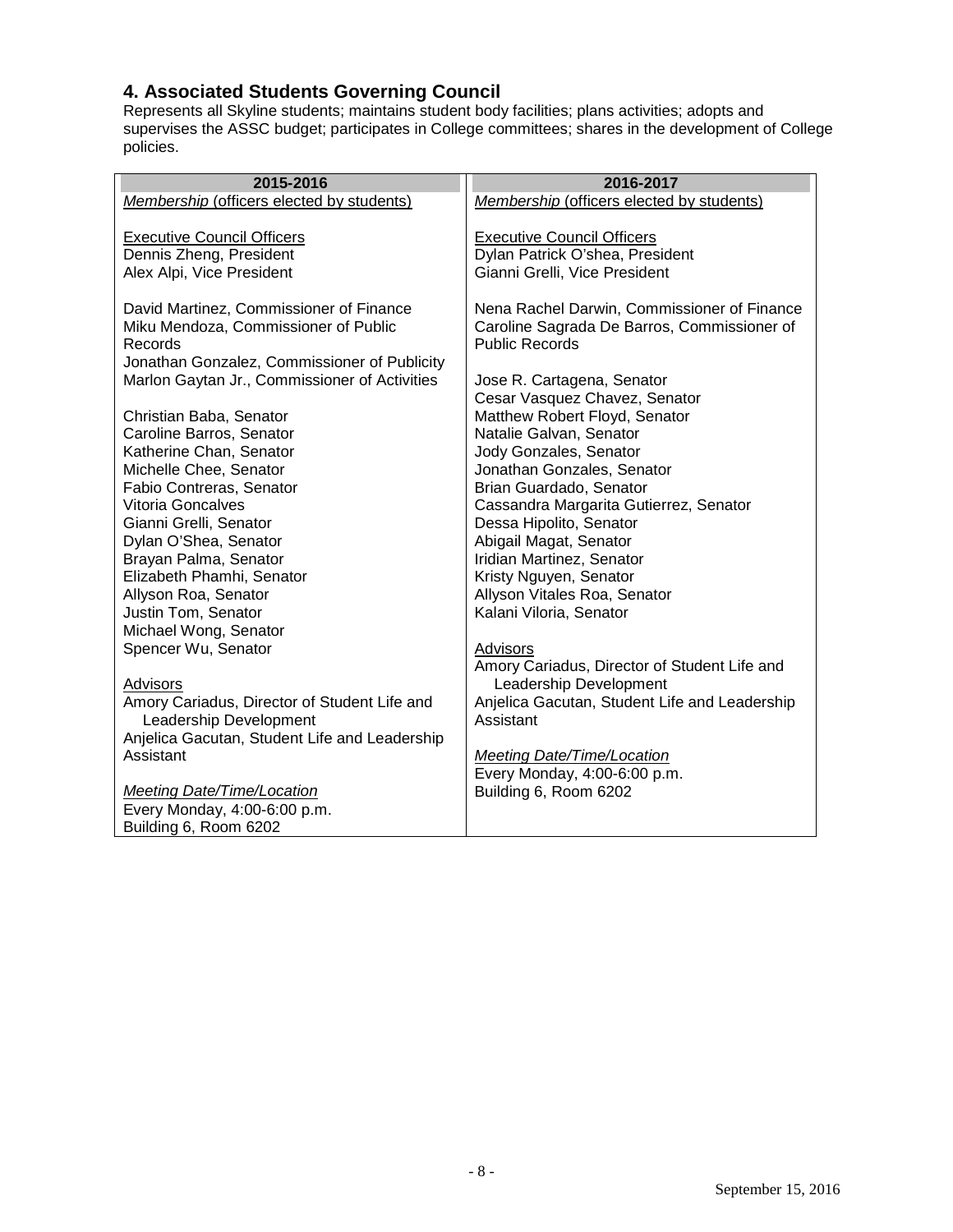## <span id="page-8-0"></span>**4a. Student Organizations and Clubs Council**

This group meets to share information about the events and programs that they sponsor on campus. They also share information about volunteer projects, student outreach and how to recruit new members.

| 2015-2016                                                                                                                                                                             | 2016-2017                                                                                                                                                                             |
|---------------------------------------------------------------------------------------------------------------------------------------------------------------------------------------|---------------------------------------------------------------------------------------------------------------------------------------------------------------------------------------|
| <b>Membership</b> (one representative from each                                                                                                                                       | Membership (one representative from each                                                                                                                                              |
| student organization and club on campus)                                                                                                                                              | student organization and club on campus)                                                                                                                                              |
| Amory Cariadus, Director of Student Life and<br>Leadership Development                                                                                                                | Amory Cariadus, Director of Student Life and<br>Leadership Development                                                                                                                |
| Anjelica Gacutan, Student Life and Leadership<br>Assistant                                                                                                                            | Anjelica Gacutan, Student Life and Leadership<br>Assistant                                                                                                                            |
| List of current clubs is available at<br>http://www.skylinecollege.edu/centerforstudentlif<br>e/clubs.php or at the Center for Student Life and<br>Leadership Development, Room 6212. | List of current clubs is available at<br>http://www.skylinecollege.edu/centerforstudentlif<br>e/clubs.php or at the Center for Student Life and<br>Leadership Development, Room 6212. |
| Meeting Date/Time/Place:                                                                                                                                                              | Meeting Date/Time/Place:                                                                                                                                                              |
| First and Third Wednesday of the Month                                                                                                                                                | First and Third Wednesday of the Month                                                                                                                                                |
| 2:00 p.m.                                                                                                                                                                             | 2:00 p.m.                                                                                                                                                                             |
| Building 6, Room 6212                                                                                                                                                                 | Building 6, Room 6212                                                                                                                                                                 |

## <span id="page-8-1"></span>**5. Classified Senate**

Represents the needs, concerns and viewpoints of the classified staff with respect to the District Shared Governance Agreement, but excludes all matters related to collective bargaining. It is one of the constituent groups of Skyline College's shared governance organizational structure. The officers are elected by Classified Senate *Membership*.

| 2015-2016                                       | 2016-2017                                       |
|-------------------------------------------------|-------------------------------------------------|
| Membership (all classified employees at Skyline | Membership (all classified employees at Skyline |
| College: CSEA, AFSCME and non-represented       | College: CSEA, AFSCME and non-represented       |
| classified employees including classified       | classified employees including classified       |
| supervisors and management positions. All are   | supervisors and management positions. All are   |
| voting members and are encouraged to attend     | voting members and are encouraged to attend     |
| Classified Senate meetings).                    | Classified Senate meetings).                    |
|                                                 |                                                 |
| Michele Haggar, President                       | Michele Haggar, President                       |
| Alana Utsumi, Vice President                    | Alana Utsumi, Vice President                    |
| Linda Herda, Secretary                          | Allison Hughes, Secretary                       |
| Barbara Lamson, Treasurer                       | Barbara Lamson, Treasurer                       |
| Allison Hughes, Historian                       | Nancy Lam, Historian                            |
| Kennya Ruiz, Parliamentarian                    | Belinda Chan, Parliamentarian                   |
|                                                 |                                                 |
| <b>Meeting Date/Time/Location</b>               | <b>Meeting Date/Time/Location</b>               |
| 1 <sup>st</sup> Thursday                        | 1 <sup>st</sup> Thursday                        |
| 12:00 p.m.                                      | 12:00 p.m.                                      |
| Building 6, Room 6203                           | Building 6, Room 6203                           |
|                                                 |                                                 |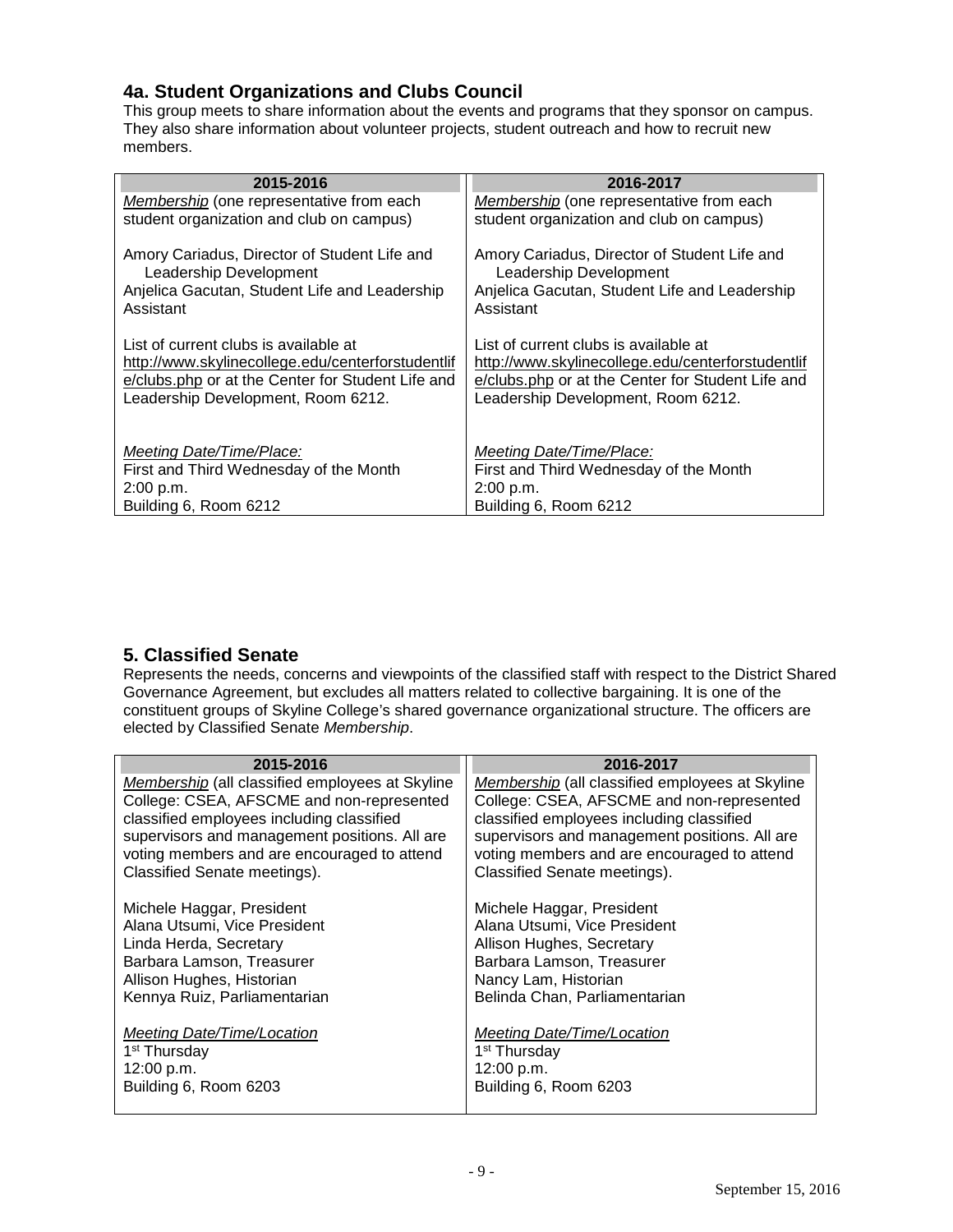## <span id="page-9-0"></span>**6. College Governance Council**

The College Council is the primary planning and policy formulation group for the College, thereby establishing the charges to other units and committees in accomplishing specific tasks including, but not limited to, the following areas: budget, programs, student equity, accreditation, and program review. The Council is responsible for reviewing the progress and accomplishments of the units and committees. The Council serves as the umbrella shared governance committee for the College and is a major participant in decision making for the College.

| 2015-2016                                       | 2016-2017                                       |
|-------------------------------------------------|-------------------------------------------------|
| Membership (College President and Vice          | Membership (College President and Vice          |
| Presidents, Academic Senate President and       | Presidents, Academic Senate President and       |
| Vice President, Classified Senate President and | Vice President, Classified Senate President and |
| Vice President, Associated Students President   | Vice President, Associated Students President   |
| and Vice President)                             | and Vice President)                             |
| Regina Stanback Stroud, President, Chair        | Regina Stanback Stroud, President, Chair        |
| Alex Alpi, VP, ASSC                             | Eloisa Briones, VP of Administrative Services   |
| Eloisa Briones, VP of Administrative Services   | Kate Browne, President of Academic Senate       |
| Kate Browne, President of Academic Senate       | Stephen Fredericks, VP, Academic Senate         |
| Stephen Fredericks, VP, Academic Senate         | Angélica Garcia, VP of Student Services         |
| Angélica Garcia, VP of Student Services         | Gianni Grelli, ASSC VP                          |
| Michele Haggar, President, Classified Senate    | Michele Haggar, President, Classified Senate    |
| Sarah Perkins, VP of Instruction                | Aaron McVean, Interim VP of Instruction         |
| Alana Utsumi, VP, Classified Senate             | Dylan O'shea, ASSC President                    |
| Dennis Zheng, President, ASSC                   | Alana Utsumi, VP, Classified Senate             |
| Meeting Date/Time/Place                         | Meeting Date/Time/Place                         |
| Fourth Wednesday                                | Fourth Wednesday                                |
| $2:10 - 4:00$ p.m.                              | $2:10 - 4:00$ p.m.                              |
| Building 4, Room 4343                           | Building 4, Room 4343                           |

## <span id="page-9-1"></span>**7. Full Time Equivalent Faculty Allocation Committee**

The FTEFAC is charged with developing and recommending to the Academic Senate for endorsement and to the College President for approval, a prioritized list of strategic allocations of Full Time Equivalent Faculty *(*FTEF) in order for the college to meet its mission of serving the educational needs of the community.

| 2015-2016                                  | 2016-2017                                   |
|--------------------------------------------|---------------------------------------------|
| <b>Membership</b>                          | Membership                                  |
| Sarah Perkins, VP Instruction, Chair       | Aaron McVean, Interim VP Instruction, Chair |
| Jacquie Escobar, Counseling Rep            | Steve Cooney, BEPP Rep                      |
| Kathleen Feinblum, Language Arts Rep       | Jacquie Escobar, Counseling Rep             |
| Nina Floro, ASLT Rep                       | Luis Escobar, Dean of Counseling            |
| Sita Motipara, BEPP Rep                    | Kathleen Feinblum, Language Arts Rep        |
| Dino Nomicos, KAD Rep                      | Nina Floro, ASLT Rep                        |
| Mustafa Popal, SS/CA Rep                   | Rick Hough, SMT Rep                         |
| Tammy Robinson, GLPS Rep                   | Justin Piergrossi, KAD Rep                  |
| Tadashi Tsuchida, SMT Rep                  | Mustafa Popal, SS/CA Rep                    |
|                                            | Tammy Robinson, GLPS Rep                    |
| Eloisa Briones, VP Administrative Services |                                             |
| (Resource)                                 | Eloisa Briones, VP Administrative Services  |
|                                            | (Resource)                                  |
| Meeting Date/Time/Place                    |                                             |
| As needed                                  | Meeting Date/Time/Place                     |
|                                            | As needed                                   |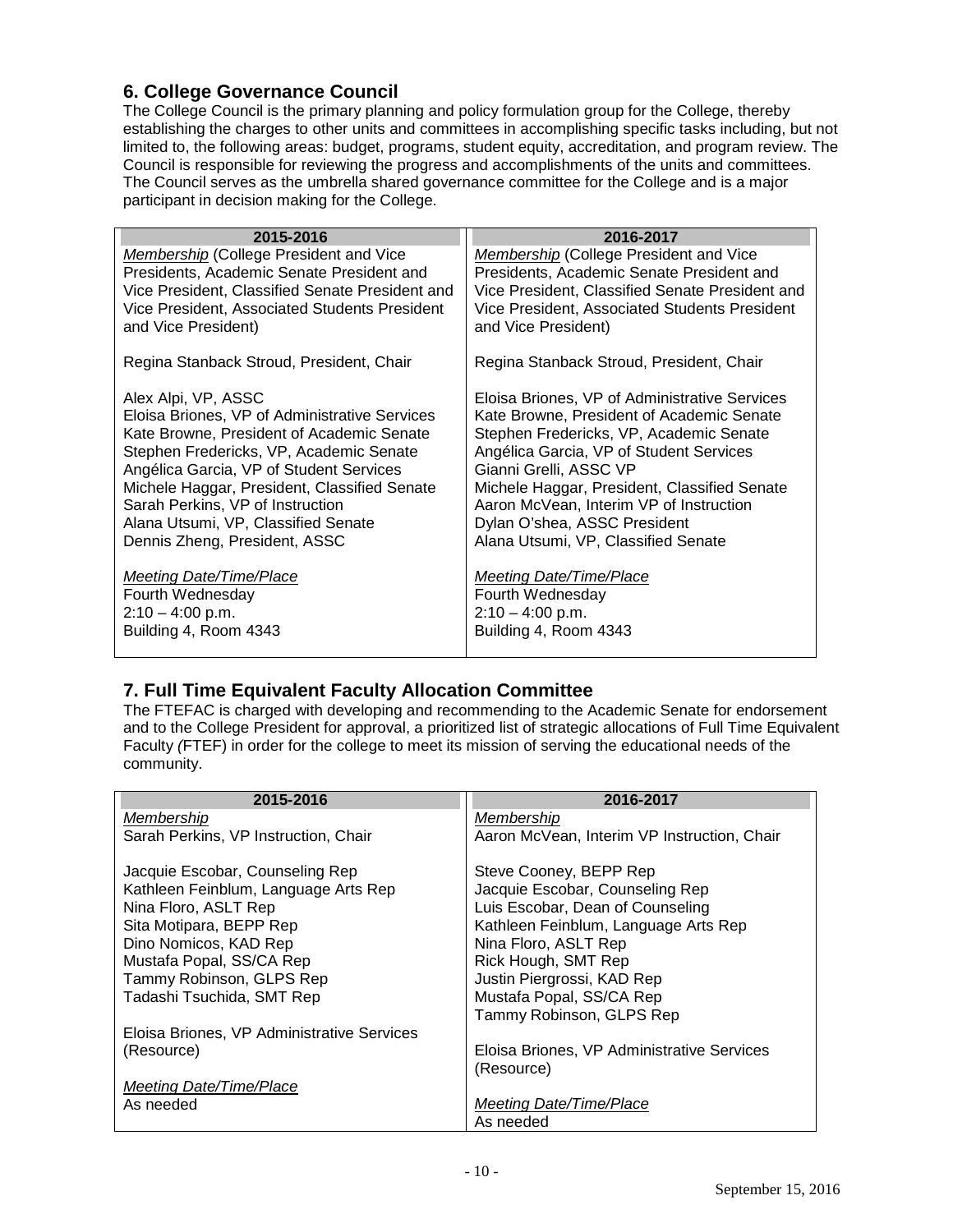#### <span id="page-10-0"></span>**8. Health and Safety Committee**

The Health and Safety Committee promotes a healthful and safe environment for staff and students, educating and training personnel in safe work practice. The committee conducts safety inspections and recommends corrective action to the College. The Committee is charged under CSEA contract (article 13. 13.6) to meet at least quarterly. A district Safety Management Committee will meet at least twice each fiscal year. The committee is to include two representatives appointed by CSEA.

| 2015-2016                                              | 2016-2017                                    |
|--------------------------------------------------------|----------------------------------------------|
| Membership                                             | Membership                                   |
| TBA, Chief Public Safety, Co-Chair                     | Jim Vangele, Chief Public Safety, Co-Chair   |
| Amory Cariadus, Director of Student Life and           | Amory Cariadus, Director of Student Life and |
| Leadership Development, Co-Chair                       | Leadership Development, Co-Chair             |
|                                                        |                                              |
| Ijaz Ahmed, SMT Rep                                    | Ijaz Ahmed, SMT Rep                          |
| Katharine Chan, ASSC Rep                               | Caroline Barros, ASSC Rep                    |
| Kevin Chak, Bookstore Rep                              | Kevin Chak, Bookstore Rep                    |
| Gary Cheang, SMT Rep                                   | Gary Cheang, SMT Rep                         |
| Cherie Colin, Marketing, MCPR Rep                      | Cherie Colin, Marketing, MCPR Rep            |
| Judith Crawford, SMT Rep                               | Judith Crawford, SMT Rep                     |
| <b>Brian Daniel, SMT Rep</b>                           | Brian Daniel, SMT Rep                        |
| John Doctor, Facilities Operations Manager,            | John Doctor, Facilities Operations Manager,  |
| Rep                                                    | Rep                                          |
| Bruce Greenstein, SMT Rep                              | Nathalie Galvan, ASSC Rep                    |
| Sandra Hatzistratis, KAD Rep                           | <b>Bruce Greenstein, SMT Rep</b>             |
| Kylin Johnson, SMT Rep                                 | Sandra Hatzistratis, KAD Rep                 |
| Nancy Lam, BEPP Rep                                    | Lucia Lachmayr, LA/LR Rep                    |
| Golda Margate, VP Student Services                     | Nancy Lam, BEPP Rep                          |
| Johannes Masare, SS/CA Rep                             | Golda Margate, VP Student Services           |
| Joe Morello, Dean, KAD                                 | Johannes Masare, SS/CA Rep                   |
| Carol Newkirk-Sakaguchi, Counseling Rep                | Melissa Matthews, COUN Rep                   |
| Tina Watts, BEPP Rep                                   | Joe Morello, Dean, KAD                       |
|                                                        | Tina Watts, BEPP Rep                         |
| Vacant Language Arts                                   | Marco Wehrfritz, SMT Rep                     |
|                                                        |                                              |
| <b>Meeting Date/Time/Place</b><br><b>Third Tuesday</b> | Meeting Date/Time/Place                      |
| $1:00 - 3:00$ p.m.                                     | <b>Third Tuesday</b>                         |
| Location to be determined                              | $1:00 - 3:00$ p.m.                           |
|                                                        | Location to be determined                    |
|                                                        |                                              |
|                                                        |                                              |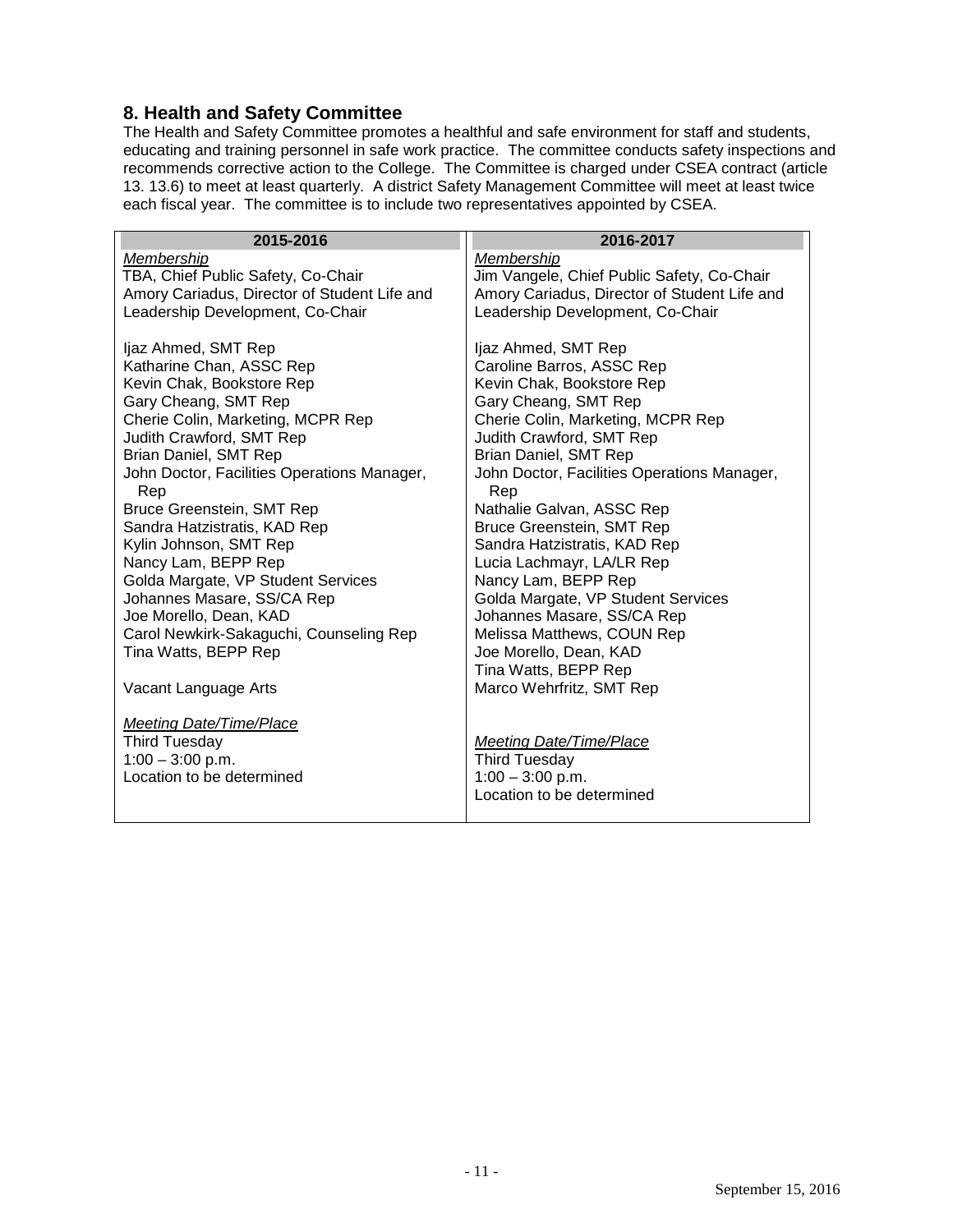## <span id="page-11-0"></span>**9. Professional Development Committee**

Evaluates and makes recommendations for funding faculty proposals for long-term and short-term professional development projects.

| 2015-2016                                                                                                                                                                                                   | 2016-2017                                                                                                                                                                                                   |
|-------------------------------------------------------------------------------------------------------------------------------------------------------------------------------------------------------------|-------------------------------------------------------------------------------------------------------------------------------------------------------------------------------------------------------------|
| Membership<br>(The Professional Development Committee on<br>each campus shall consist of three AFT<br>appointed faculty members, one Academic<br>Senate appointed representative and two<br>administrators) | Membership<br>(The Professional Development Committee on<br>each campus shall consist of three AFT<br>appointed faculty members, one Academic<br>Senate appointed representative and two<br>administrators) |
| <b>Vacant, Chair</b>                                                                                                                                                                                        | <b>Vacant, Chair</b>                                                                                                                                                                                        |
| Melanie Espinueva, Counseling Rep<br>Ruben Parra, BEPP Rep<br>Jonathan Paver, ASLT Rep<br>Rob Williams, Language Arts Rep<br>Meeting Date/Time/Place<br>Meetings held as needed                             | Jim Bowsher, LA/LR Rep<br>Melanie Espinueva, Counseling Rep<br>Ruben Parra, BEPP Rep<br>Carmen Richardson, BEPP Rep<br>Bianca Rowden-Quince, ASLT Rep<br>Rob Williams, LA/LR Rep                            |
|                                                                                                                                                                                                             | <b>Meeting Date/Time/Place</b><br>Meetings held as needed                                                                                                                                                   |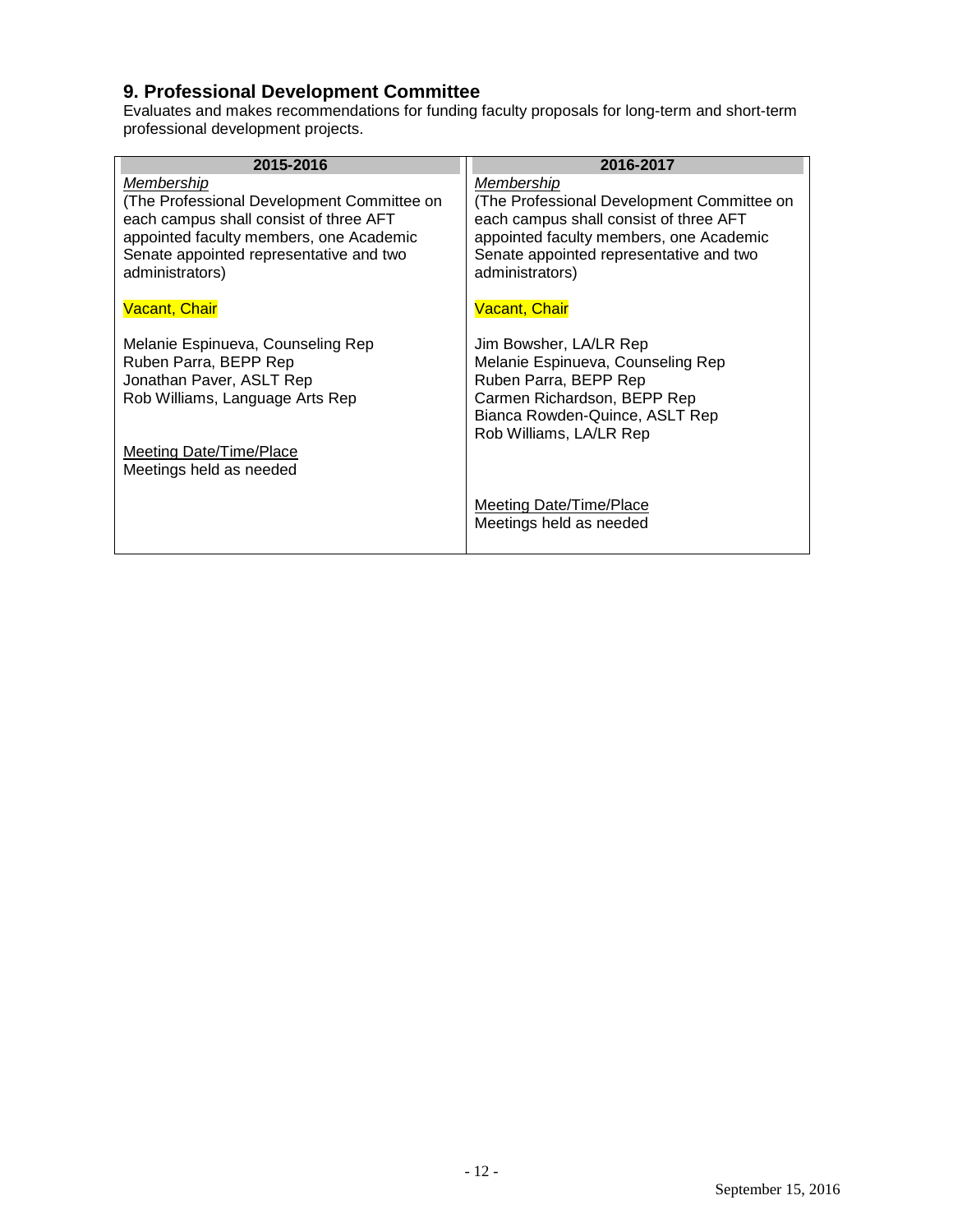### <span id="page-12-0"></span>**10. SEEED/Student Equity Committees**

Beginning with the 2010-11 academic year, the SEEED and Student Equity Committees will be combined. The committee charge is undergoing revision.

| 2015-2016                                                           | 2016-2017                                                   |
|---------------------------------------------------------------------|-------------------------------------------------------------|
| Membership (members appointed by                                    | Membership (members appointed by                            |
| constituent groups)                                                 | constituent groups)                                         |
|                                                                     |                                                             |
| Angélica Garcia, Co-Chair                                           | Angélica Garcia, Co-Chair                                   |
| Lucia Lachmayr, Co-Chair                                            | Lucia Lachmayr, Co-Chair                                    |
| Aaron McVean, Co-Chair                                              |                                                             |
|                                                                     | Wissem Bennani, GLPS Rep                                    |
| Wissem Bennani, GLPS Rep                                            | Cesar Chavez, ASSC Rep                                      |
| Amory Cariadus, Student Services Rep                                | Serena Chu-Mraz, LA Rep                                     |
| Serena Chu-Mraz, LA Rep                                             | Nina Floro, ASLT Rep                                        |
| Nina Floro, ASLT Rep                                                | Ricardo Flores, ASLT Rep                                    |
| Ricardo Flores, ASLT Rep                                            | Luis Escobar, Dean of Counseling                            |
| Luis Escobar, Interim Dean of Counseling<br>Marlon Gaytan, ASSC Rep | Cassandra Gutierrez, ASSC Rep<br>Lasana Hotep, Dean of SESP |
| Vitoria Goncalvez, ASSC Rep                                         | Cheri Jones, Interim Dean of PRIE                           |
| Nathan Jones, LA Rep                                                | Ray Jones, Middle College Rep                               |
| Ray Jones, Middle College Rep                                       | Jessica Lopez, Counseling Rep                               |
| Lucia Lachmayr, LA Rep                                              | Soledad McCarthy, BEPP Rep                                  |
| Jessica Lopez, Counseling Rep                                       | Pamela (Patricia) Mendoza, Classified Rep                   |
| Miku Mendoza, ASSC Rep                                              | Nate Nevado, Counseling Rep                                 |
| Pamela (Patricia) Mendoza, Classified Rep                           | Kristy Nguyen, ASSC Rep                                     |
| Nate Nevado, Counseling Rep                                         | Lucy Perez, COUN Rep                                        |
| David Reed, Learning Center Rep                                     | David Reed, Learning Center Rep                             |
| Tammy Robinson, Interim Dean, GLPS Rep                              | Tammy Robinson, Dean, GLPS Rep                              |
| Michael Stokes, TRiO Rep                                            | Michael Stokes, TRiO Rep                                    |
| Nadia Tariq Classified/SMT Rep                                      | Nadia Tariq Classified/SMT Rep                              |
| Marisa Thigpen, Classified Rep                                      | Marisa Thigpen, Classified Rep                              |
| Chad Thompson, Int. Director, SparkPoint Rep                        | Chad Thompson, Int. Director, SparkPoint Rep                |
| Phillip Williams, SMT Rep                                           | Andrea Vizenor, BEPP Rep                                    |
| Rob Williams, LA Rep                                                | Phillip Williams, SMT Rep                                   |
| Lavinia Zanassi, Counseling Rep                                     | Rob Williams, LA Rep                                        |
|                                                                     |                                                             |
|                                                                     |                                                             |
|                                                                     |                                                             |
| <b>Meeting Date/Time/Place:</b>                                     | <b>Meeting Date/Time/Place:</b>                             |
| 4 <sup>th</sup> Tuesday                                             | 4 <sup>th</sup> Tuesday                                     |
| $2:10 - 4:00$ p.m.                                                  | $2:10 - 4:00$ p.m.                                          |
| Building 6, Room 6203                                               | Building 6, Room 6203                                       |
|                                                                     |                                                             |
|                                                                     |                                                             |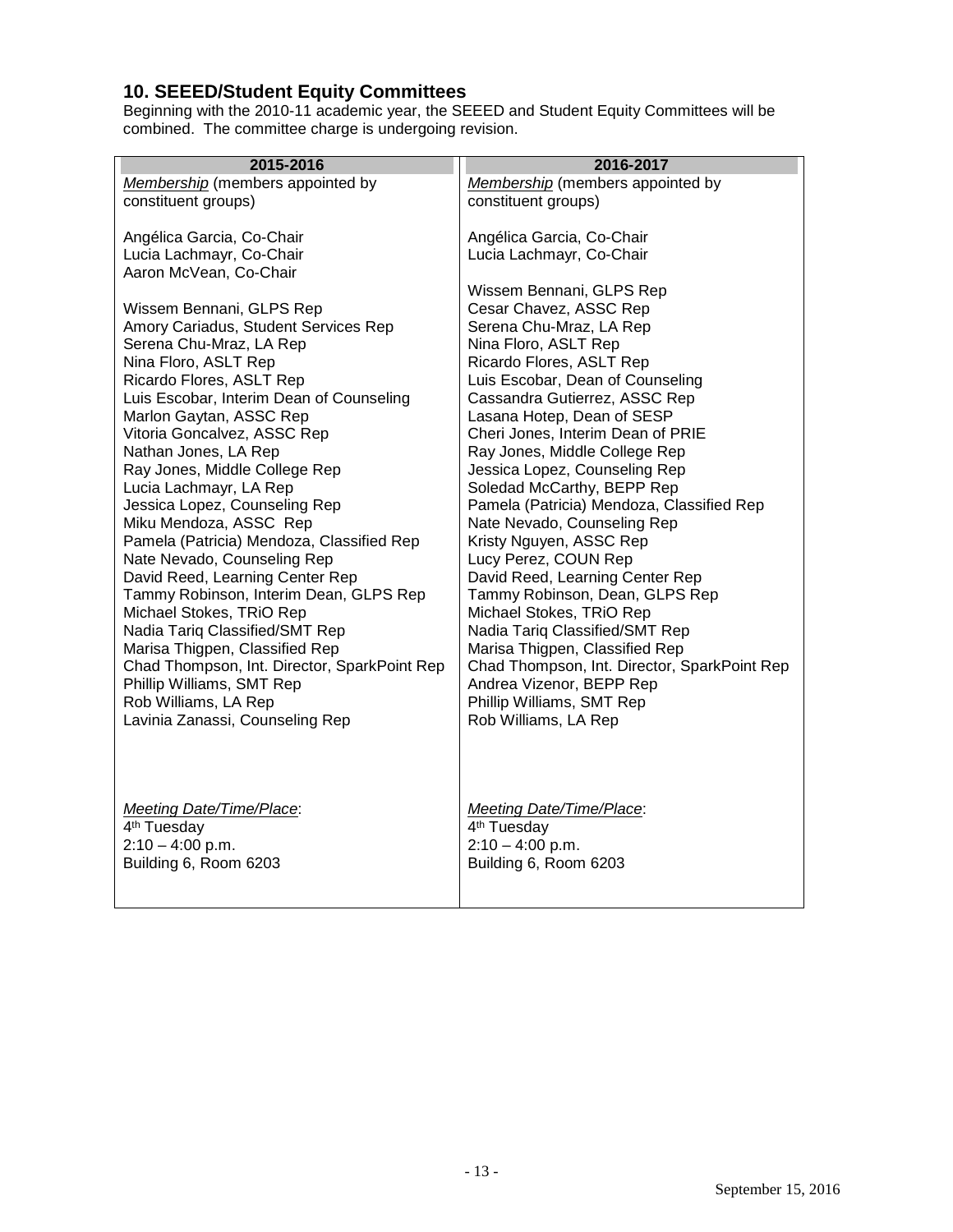#### <span id="page-13-0"></span>**11. Strategic Planning and Allocation of Resources Committee**

The Skyline College Strategic Planning and Allocation of Resources Committee will coordinate, integrate and communicate college-wide planning and budgeting. This committee will make integrated planning and budget recommendations to the College Governance Council.

<span id="page-13-1"></span>

| 2015-2016                                           | 2016-2017                                       |
|-----------------------------------------------------|-------------------------------------------------|
| <b>Membership Members of Strategic Planning and</b> | <b>Membership Members of Strategic Planning</b> |
| Allocation of Resources Committee (SPARC)           | and Allocation of Resources Committee           |
| include the following: the Vice Presidents of the   | (SPARC) include the following: the Vice         |
| College, the Dean of PRIE, one dean from            | Presidents of the College, the Dean of PRIE,    |
| instruction, and one dean from student services,    | one dean from instruction, and one dean from    |
| appointed by the President, the Academic            | student services, appointed by the President,   |
| Senate President, two faculty members from          | the Academic Senate President, two faculty      |
| each college division including student services,   | members from each college division including    |
| appointed by the Academic Senate, three             | student services, appointed by the Academic     |
| classified staff appointed by the Classified        | Senate, three classified staff appointed by the |
| Senate, 2 students appointed by the ASSC.           | Classified Senate, 2 students appointed by the  |
|                                                     | ASSC.                                           |
| Eloisa Briones, VP Administrative Services, Co-     |                                                 |
| Chair (Budget)                                      | Eloisa Briones, VP Administrative Services,     |
| Kate Browne, Academic Senate President, Co-         | Co-Chair (Budget)                               |
| Chair (Budget/Planning)                             | Kate Browne, Academic Senate President, Co-     |
| Aaron McVean, Dean, PRIE, Co-Chair                  | Chair (Budget/Planning)                         |
| (Planning)                                          | Cheri Jones, Interim Dean, PRIE, Co-Chair       |
|                                                     | (Planning)                                      |
| Wissem Bennani, GLPS Rep                            |                                                 |
| Eric Brenner, ASLT Rep                              | Wissem Bennani, GLPS Rep                        |
|                                                     |                                                 |
| Luis Escobar, Interim Dean of Counseling            | Eric Brenner, ASLT Rep                          |
| Kathleen Feinblum, Language Arts Rep                | Jose Cartagena, ASSC Rep                        |
| Kathy Fitzpatrick, Classified Rep                   | Nena Darwin, ASSC Rep                           |
| Mike Fitzgerald, KAD Rep                            | Luis Escobar, Dean of Counseling                |
| Nina Floro, ASLT Rep                                | Kathy Fitzpatrick, Classified Rep               |
| Angélica Garcia, VP of Student Services             | Mike Fitzgerald, KAD Rep                        |
| Chris Gibson, Language Arts Rep                     | Nina Floro, ASLT Rep                            |
| Filipp Gleyzer, BEPP Rep                            | Angélica Garcia, VP of Student Services         |
| Jonthan Gonzalez, ASSC Rep                          | Chris Gibson, Language Arts Rep                 |
| Michelle Hawkins, SS/CA Rep                         | Filipp Gleyzer, BEPP Rep                        |
| Melissa Komadina, Counseling Rep                    | Michelle Hawkins, SS/CA Rep                     |
| Barbara Lamson, Classified Rep                      | Melissa Komadina, Counseling Rep                |
| Evan Leach, Science/Math/Technology Rep             | Barbara Lamson, Classified Rep                  |
| David Martinez, ASSC Rep                            | Evan Leach, Science/Math/Technology Rep         |
| Dino Nomicos, KAD Rep                               | Aaron McVean, Interim VPI                       |
| Sarah Perkins, VP of Instruction                    | Dino Nomicos, KAD Rep (Fall Only)               |
| Jesse Raskin, SS/CA Rep                             | Christine Roumbanis, Dean BEPP                  |
| Christine Roumbanis, Dean BEPP                      | Gabe Saucedo, KAD Rep (Spring Only)             |
| Linda Whitten, Business Rep<br>Karen Wong, PRIE Rep | Linda Whitten, Business Rep                     |
|                                                     | Karen Wong, PRIE Rep                            |
| Soodi Zamani, Science/Math/Technology Rep           | Soodi Zamani, Science/Math/Technology Rep       |
| <b>Meeting Date/Time/Place</b>                      | <b>Meeting Date/Time/Place</b>                  |
| Second and Last Thursday                            | Second and Last Thursday                        |
| $2:10 - 4:00$ p.m.                                  | $2:10 - 4:00$ p.m.                              |
| Building 6, Room 6203                               | Building 6, Room 6203                           |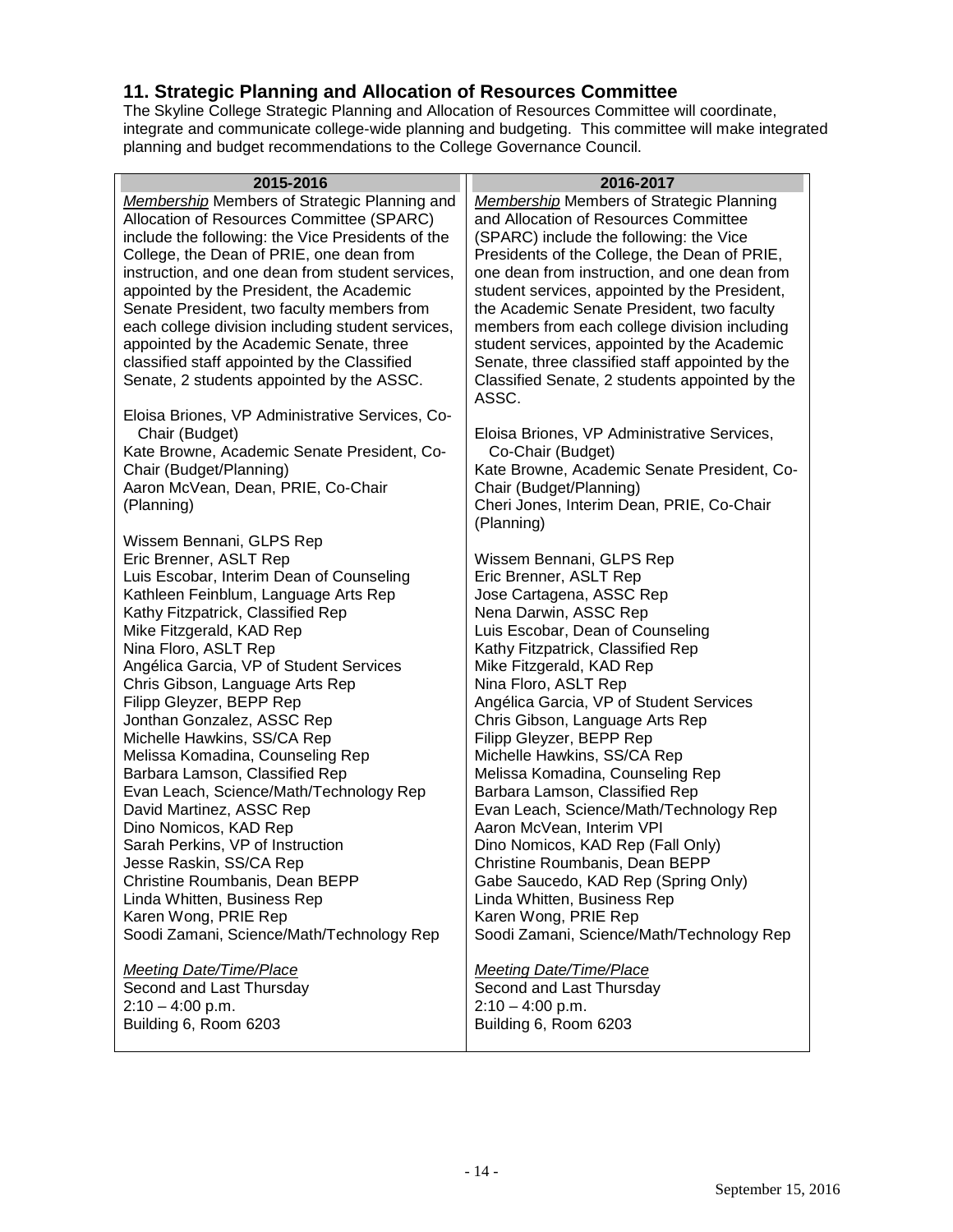#### **11a. Institutional Effectiveness Committee**

Charge– Serving as a standing subcommittee to the Strategic Planning and Allocation of Resources Committee (SPARC), the IEC is charged with fostering a culture of inquiry through regularly reviewing the College mission and goals, analyzing the research that assesses how effectively the College is accomplishing its mission and goals, and broadly communicating the results so that the College has a shared understanding of its strengths and weaknesses so as to set appropriate priorities.

| 2015-2016                                                                                                                                                                                                                                                                                                                                                                                                                                                                                                                                                                                                                                                                                                                                                                                                                                                                                                                                                                                                                                                                                                                                                                                                                                                                                                                                                                                                                                                                    | 2016-2017                                                                                                                                                                                                                                                                                                                                                                                                                                                                                                                                                                                                                                                                                                                                                                                                                                                                                                                                                                                                                                                                                                                                                                                                                                                                                                                                                                                                                                                                                                               |
|------------------------------------------------------------------------------------------------------------------------------------------------------------------------------------------------------------------------------------------------------------------------------------------------------------------------------------------------------------------------------------------------------------------------------------------------------------------------------------------------------------------------------------------------------------------------------------------------------------------------------------------------------------------------------------------------------------------------------------------------------------------------------------------------------------------------------------------------------------------------------------------------------------------------------------------------------------------------------------------------------------------------------------------------------------------------------------------------------------------------------------------------------------------------------------------------------------------------------------------------------------------------------------------------------------------------------------------------------------------------------------------------------------------------------------------------------------------------------|-------------------------------------------------------------------------------------------------------------------------------------------------------------------------------------------------------------------------------------------------------------------------------------------------------------------------------------------------------------------------------------------------------------------------------------------------------------------------------------------------------------------------------------------------------------------------------------------------------------------------------------------------------------------------------------------------------------------------------------------------------------------------------------------------------------------------------------------------------------------------------------------------------------------------------------------------------------------------------------------------------------------------------------------------------------------------------------------------------------------------------------------------------------------------------------------------------------------------------------------------------------------------------------------------------------------------------------------------------------------------------------------------------------------------------------------------------------------------------------------------------------------------|
| Membership<br>The IEC meets eight times a year and is<br>comprised of the Institutional Effectiveness<br>Coordinator (Chair); the Dean of Planning,<br>Research and Institutional Effectiveness; an<br>Administrator; an Academic Senate member; a<br>Classified Senate member; a minimum of two<br>representatives per academic division and<br>Student Services (with at least one being<br>faculty), and a minimum of one representative<br>from KAD, ASLT and GLPS - all of whom are<br>appointed by the Academic/ Classified Senates;<br>and an Associated Students of Skyline College<br>member. An IE member may represent two<br>areas (e.g., a division and Senate).<br>Karen Wong, I.E. Chair, PRIE Rep<br>Steve Aurilio, SS/CA Rep<br>Donna Bestock, SS/CA<br>Michael Bishow, Language Arts Rep<br>Tammy Calderon, BEPP Rep<br>Lorraine DeMello, Counseling Rep<br>Karen Dimalanta, Academic Support Learning<br><b>Technology Rep</b><br>Jacquie Escobar, Ed Policy Co-Chair,<br><b>Counseling Rep</b><br>Jan Fosberg, KAD Rep<br>Liz Gaudet, Classified Senate Rep<br>Nick Kapp, Ed Policy Co-Chair and<br>Science/Math/Technology Rep<br>Lucia Lachmayr, Language Arts Rep<br>Evan Leach, Science/Math/Technology Rep<br>Aaron McVean, PRIE Rep<br>Cliff Moss, GLPS Rep<br>David Reed, Academic Support Learning<br><b>Technology Rep</b><br>Sam Sanchez, SS/CA Rep<br>Sarita Santos, BEPP Rep<br>Nadia Tariq, Classified Senate Rep<br>Michael Wong, ASSC Rep | <b>Membership</b><br>The IEC meets eight times a year and is<br>comprised of the Institutional Effectiveness<br>Coordinator (Chair); the Dean of Planning,<br>Research and Institutional Effectiveness; an<br>Administrator; an Academic Senate member; a<br>Classified Senate member; a minimum of two<br>representatives per academic division and<br>Student Services (with at least one being<br>faculty), and a minimum of one representative<br>from KAD, ASLT and GLPS - all of whom are<br>appointed<br>by the Academic/ Classified<br>Senates; and an Associated Students of<br>Skyline College member. An IE member may<br>represent two areas (e.g., a division and<br>Senate).<br>Karen Wong, I.E. Chair, PRIE Rep<br>Steve Aurilio, SS/CA Rep<br>Donna Bestock, SS/CA<br>Tony Brunicardi, KAP Rep<br>John Paul Calavitta, LA/LR Rep<br>Tammy Calderon, BEPP Rep<br>Lorraine DeMello, Counseling Rep<br>Karen Dimalanta, Academic Support Learning<br><b>Technology Rep</b><br>Jacquie Escobar, Ed Policy Co-Chair,<br><b>Counseling Rep</b><br>Jan Fosberg, KAD Rep<br>Tony Jackson, SS/CA<br>Cheri Jones, PRIE Rep (Fall 2016)<br>Nick Kapp, Ed Policy Co-Chair and<br>Science/Math/Technology Rep<br>Evan Leach, Science/Math/Technology Rep<br>Cliff Moss, GLPS Rep<br>Aaron McVean, PRIE Rep (Spring 2017)<br>Zahara Mojtahedi, PRIE Rep<br>David Reed, Academic Support Learning<br><b>Technology Rep</b><br>Sarita Santos, BEPP Rep<br>Nadia Tariq, Classified Senate Rep<br>Rob Williams, LA/LR Rep |
| <b>Meeting Date/Time/Place</b><br>Fourth Mondays of the month from $2:00 - 4:00$<br>p.m. in Building 6, Room 6203 (except for the<br>few occasions when the calendar necessitates a<br>change)                                                                                                                                                                                                                                                                                                                                                                                                                                                                                                                                                                                                                                                                                                                                                                                                                                                                                                                                                                                                                                                                                                                                                                                                                                                                               | <b>Meeting Date/Time/Place</b><br>Fourth Mondays of the month from $2:00 - 4:00$<br>p.m. in Building 6, Room 6203 (except for the<br>few occasions when the calendar necessitates<br>a change)                                                                                                                                                                                                                                                                                                                                                                                                                                                                                                                                                                                                                                                                                                                                                                                                                                                                                                                                                                                                                                                                                                                                                                                                                                                                                                                          |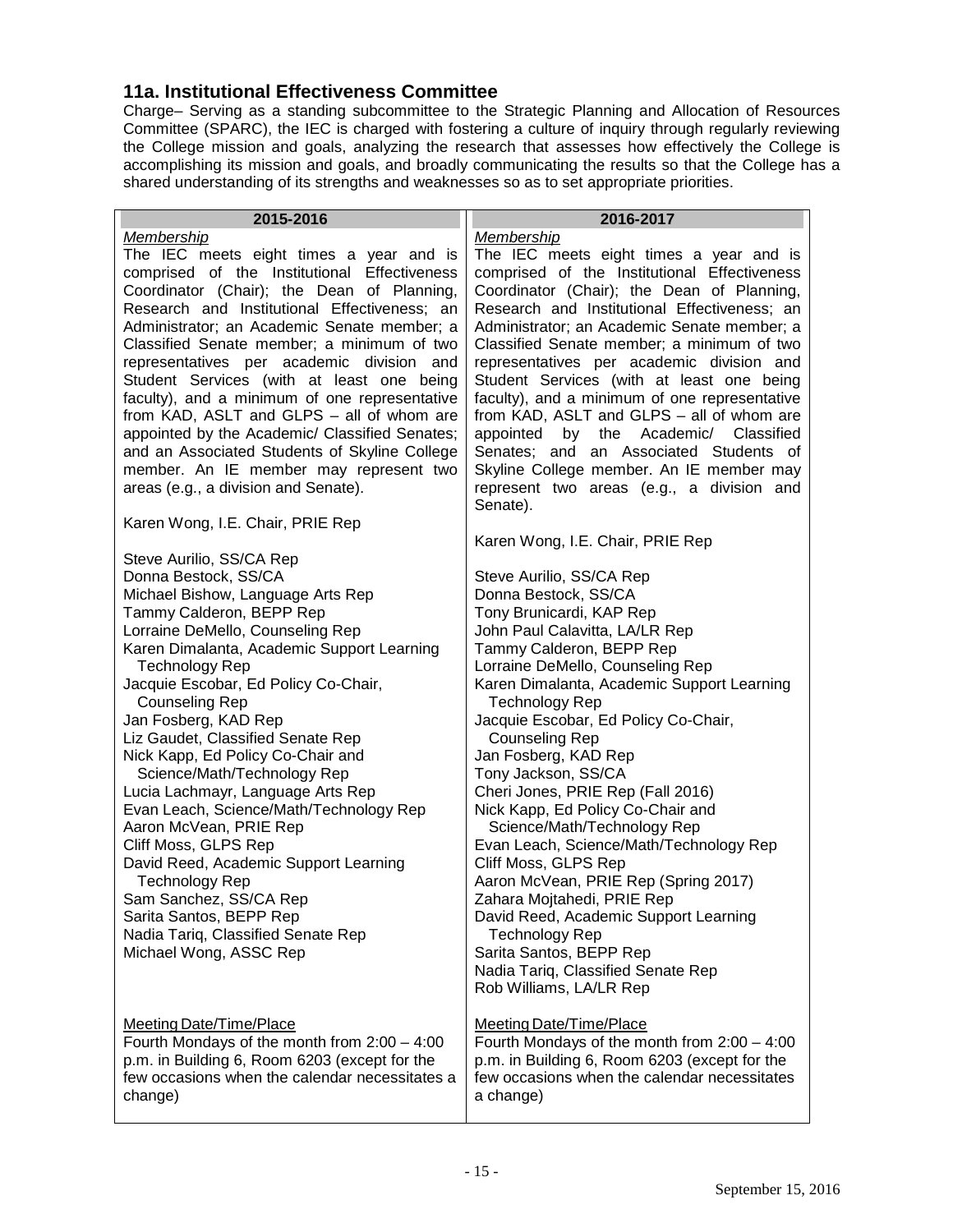#### <span id="page-15-0"></span>**12. Technology Advisory Committee**

Serves as a viable forum through which faculty, staff and administrators discuss, plan and implement ideas and strategies that will best utilize advances in technology to enhance instruction, student support services and administrative services as the College moves into the 21<sup>st</sup> century.

| 2015-2016                                    | 2016-2017                                    |
|----------------------------------------------|----------------------------------------------|
| Membership (interested faculty, staff and    | Membership (interested faculty, staff and    |
| administrators)                              | administrators)                              |
| Bridget Fischer, Chair, SS/CA Rep            | Bridget Fischer, Chair, SS/CA Rep            |
| Shari Bookstaff, SMT Rep                     | Rachel Bell, LA/LR Rep                       |
| Paul Bridenbaugh, SS/CA Rep                  | Shari Bookstaff, SMT Rep                     |
| Tom Broxholm, BEPP Rep                       | Tom Broxholm, BEPP Rep                       |
| Kevin Chak, Bookstore Rep                    | Kevin Chak, Bookstore Rep                    |
| Ricardo Flores, ASLT Rep                     | Amir Esfahani, SS/CA Rep                     |
| Vitoria Goncalvez, ASSC Rep                  | Ricardo Flores, ASLT Rep                     |
| Ray Hernandez, Dean of SMT                   | Ray Hernandez, Dean of SMT                   |
| Allison Hughes, ASLT Rep                     | Jim Houpis, Dean of ASLT                     |
| Judith Lariviere, Counseling Rep             | Allison Hughes, ASLT Rep                     |
| Poh Kim Lim, ASLT Rep                        | Cheri Jones, Interim Dean of PRIE            |
| Cindy Moss, Science/Math/Technology Rep      | Judith Lariviere, Counseling Rep             |
| Garry Nicol, Language Arts Rep               | Cindy Moss, Science/Math/Technology Rep      |
| Guillermo Ortiz, BEPP Rep                    | Guillermo Ortiz, BEPP Rep                    |
| Jonathan Paver, Dean of ASLT                 | Danielle Powell, LA/LR Rep                   |
| Melissa Thigpen, ASLT Rep and Classified Rep | Melissa Thigpen, ASLT Rep and Classified Rep |
| Justin Tom, ASSC Rep                         | Kalani Viloria, ASSC Rep                     |
| Meeting Date/Time/Place:                     | Meeting Date/Time/Place:                     |
| 1 <sup>st</sup> Tuesday at 2:30 p.m.         | 1 <sup>st</sup> Tuesday at 2:30 p.m.         |
| Location: Building 1, 3rd Floor, CTTL Room   | Location: Building 1, 3rd Floor, CTTL Room   |
| 1311                                         | 1311                                         |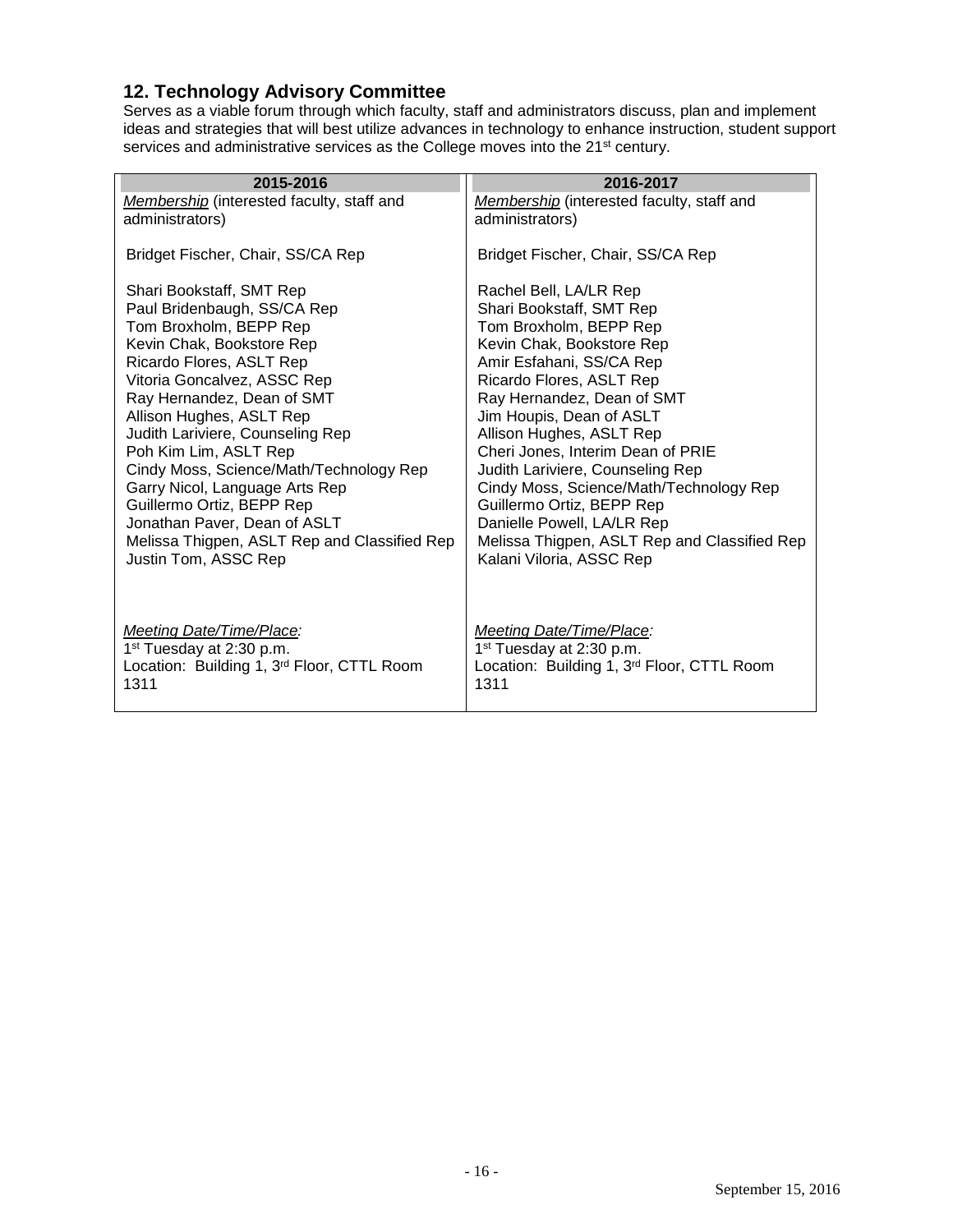# **TASK FORCES**

#### <span id="page-16-0"></span>**1. Art on Campus Committee**

The Art on Campus Committee is charged with developing and reviewing proposals for acquisition of art works for both indoor and outdoor display at Skyline College that are appropriate to the mission of the college, broadly interpreted, and express the college's commitment to access and respect for all, regardless of "level of preparation, socio-economic status, cultural, religious, or ethnic background, or disability." The committee will make recommendations to the College President. The committee shall consist of at least one representative each from administration, faculty, staff, and students. Members shall include representatives from the art department, the budget office and facilities. Members shall serve in staggered three-year terms (except student representatives) and may be reappointed.

| 2015-2016                                 | 2016-2017                                 |
|-------------------------------------------|-------------------------------------------|
| <b>Membership</b> (representatives from   | <b>Membership</b> (representatives from   |
| management, faculty, staff, and students) | management, faculty, staff, and students) |
| Andrea Vizenor, Co-Chair, Administration  | Andrea Vizenor, Co-Chair, Administration  |
| Paul Bridenbaugh, Co-Chair, Faculty       | Paul Bridenbaugh, Co-Chair, Faculty       |
| Caroline Barros, ASSC Rep                 | Donna Bestock, Dean of SS/CA              |
| <b>Bridget Fischer, Faculty</b>           | <b>Bridget Fischer, Faculty</b>           |
| Kathy Fitzpatrick, Classified             | Kathy Fitzpatrick, Classified             |
| Judy Lariviere, faculty                   | Dessa Hipolito, ASSC Rep                  |
| Sue Lorenzo, Registrar                    | Judy Lariviere, faculty                   |
| Ellen Lowenstein, Faculty                 | Sue Lorenzo, Registrar                    |
| Justin Piergrossi, Faculty                | Ellen Lowenstein, Faculty                 |
| <b>Tiffany Schmierer, Faculty</b>         | Justin Piergrossi, Faculty                |
| Arthur Takayama, Faculty                  | <b>Tiffany Schmierer, Faculty</b>         |
|                                           | Arthur Takayama, Faculty                  |
| Meeting Date/Time/Location                | Kalani Viloria, ASSC Rep                  |
| To be Determined                          |                                           |
|                                           | <b>Meeting Date/Time/Location</b>         |
|                                           | To be Determined                          |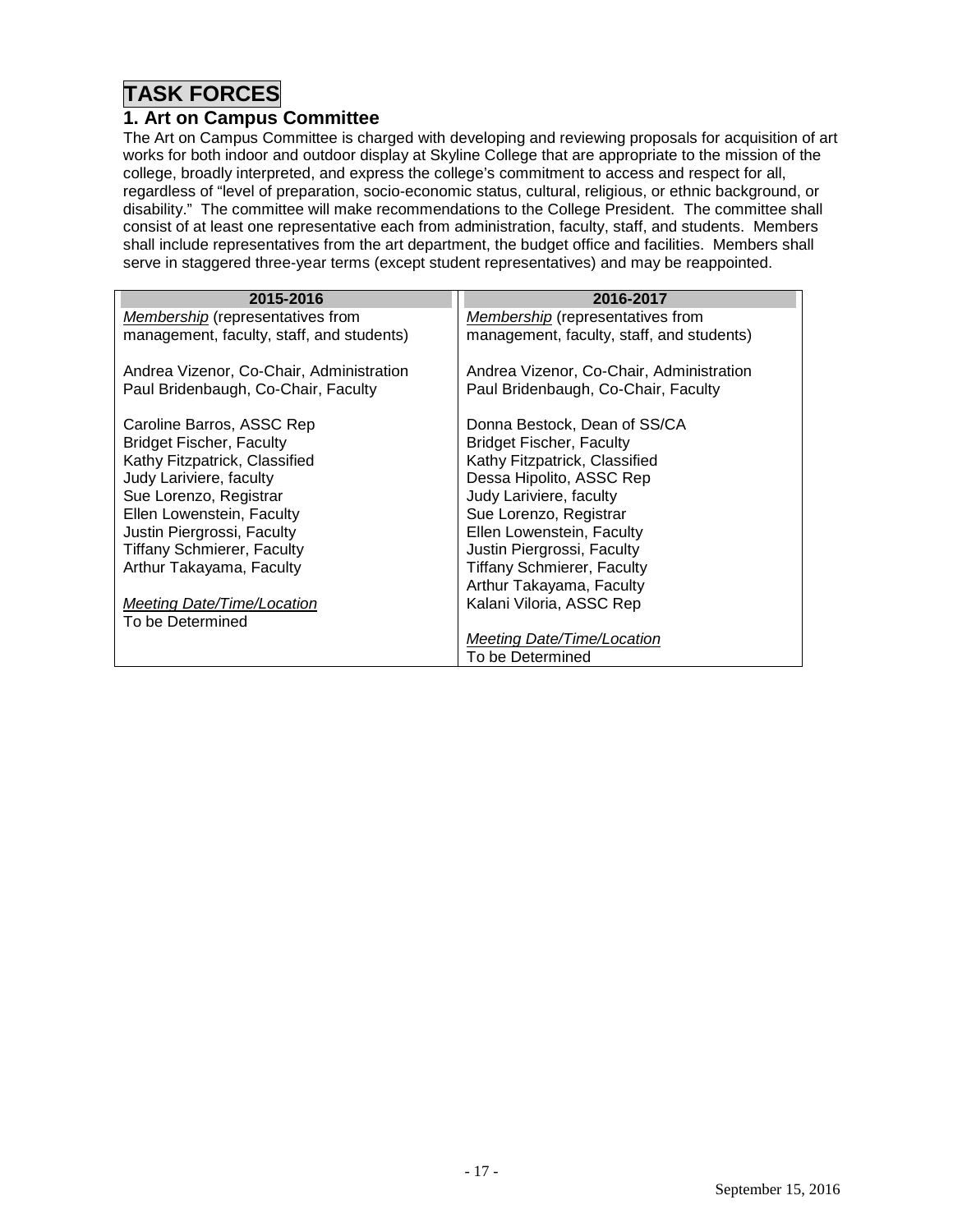#### <span id="page-17-0"></span>**2. Faculty and Staff Giving Advisory Committee**

The Faculty and Staff Giving Advisory Committee is to partner with the San Mateo County Community College Foundation more closely to acknowledge, celebrate, and thereby further cultivate the culture of giving that is present at Skyline College. This also serves to attract the generosity of the external community.

| 2015-2016                               | 2016-2017                                           |
|-----------------------------------------|-----------------------------------------------------|
| <b>Membership</b> (representatives from | <b>Membership</b> (representatives from management, |
| management, faculty and students)       | faculty and students)                               |
| Cherie Colin, Chair                     | Cherie Colin, Chair                                 |
| ljaz Ahmed                              | ljaz Ahmed                                          |
| Zack Bruno                              | Zack Bruno                                          |
| <b>Amory Cariadus</b>                   | Amory Cariadus                                      |
| Luciana Castro                          | Luciana Castro                                      |
| Kathy Fitzpatrick                       | Kathy Fitzpatrick                                   |
| Zaid Ghori                              | Zaid Ghori                                          |
| Rick Hough                              | <b>Rick Hough</b>                                   |
| Jessica Lopez, Counseling Rep           | Jessica Lopez, Counseling Rep                       |
| Melissa Matthews Counseling Rep         | Melissa Matthews Counseling Rep                     |
| Aaron McVean                            | Aaron McVean                                        |
| Alina Verona                            | Tammy Robinson, Dean of GLPS                        |
| Linda Whitten                           | Alina Verona                                        |
| Lavinia Zanassi, Counseling Rep         | Linda Whitten                                       |
|                                         | Lavinia Zanassi, Counseling Rep                     |
| Stephani Scott, ex-officio              |                                                     |
| Regina Stanback Stroud, ex-officio      | Stephani Scott, ex-officio                          |
|                                         | Regina Stanback Stroud, ex-officio                  |
| <b>Meeting Date/Time/Location</b>       |                                                     |
| To be Determined                        | <b>Meeting Date/Time/Location</b>                   |
|                                         | To be Determined                                    |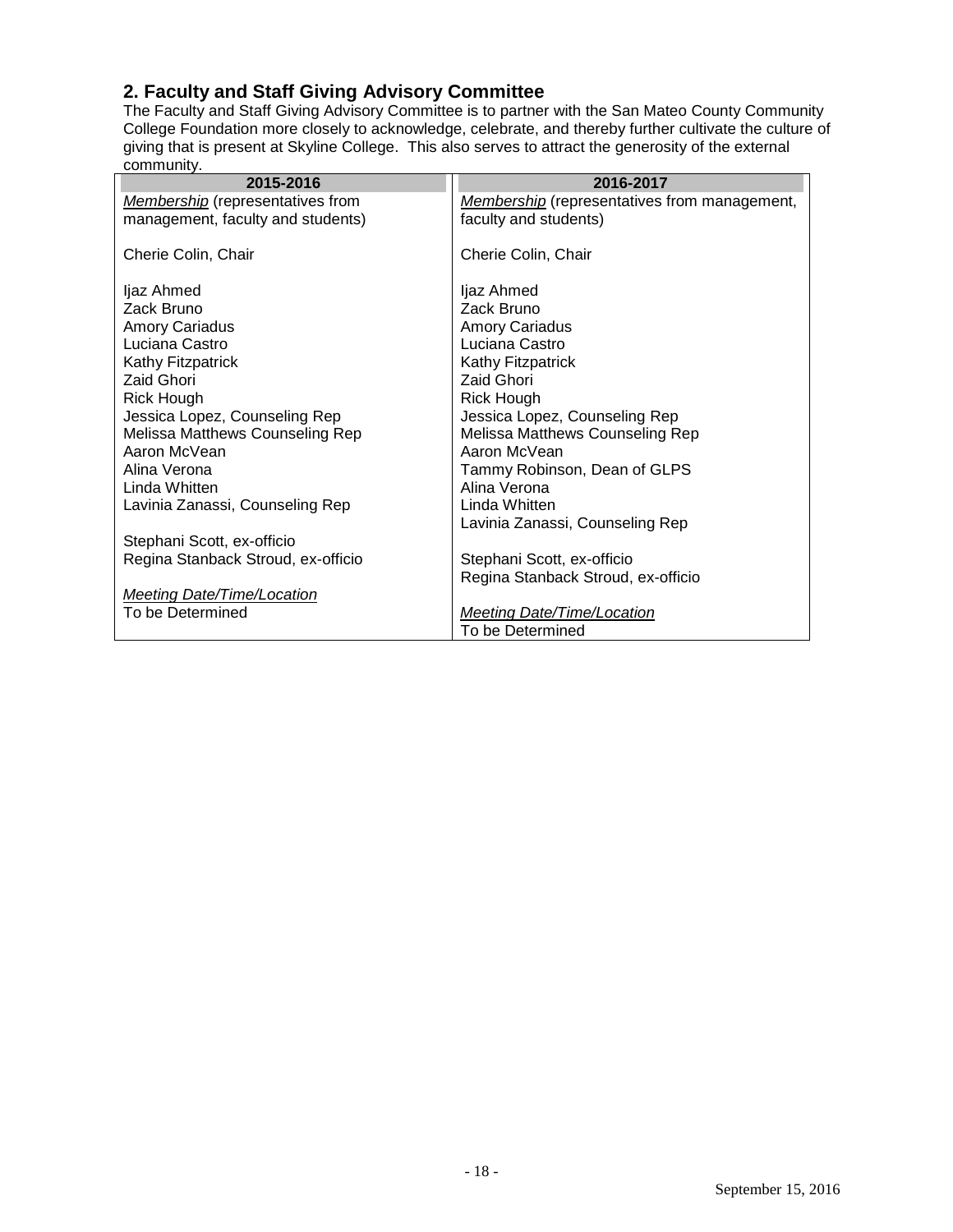# **OPERATIONAL WORK GROUPS**

## <span id="page-18-0"></span>**1. Campus Auxiliary Services Advisory Committee**

Identifies concerns and makes recommendations regarding the cafeteria, bookstore, vending, and some facilities to the President or the Chancellor's Office. This is a college committee that interfaces with the District Auxiliary Services Advisory Committee (DASAC).

| 2015-2016                                                              | 2016-2017                                                              |
|------------------------------------------------------------------------|------------------------------------------------------------------------|
| Membership (representatives from bookstore,                            | <b>Membership</b> (representatives from bookstore,                     |
| cafeteria, Student Activities Office, Business                         | cafeteria, Student Activities Office, Business                         |
| Services office, Student Services)                                     | Services office, Student Services)                                     |
| Eloisa Briones, VP Administrative Services                             | Eloisa Briones, VP Administrative Services                             |
| Amory Cariadus, Director of Student Life and<br>Leadership Development | Amory Cariadus, Director of Student Life and<br>Leadership Development |
| Kevin Chak, Bookstore                                                  | Kevin Chak, Bookstore                                                  |
| Rick McMahon, Pacific Dining representative                            | Jody Gonzales, ASSC Rep                                                |
|                                                                        | Dessa Hipolito, ASSC Rep                                               |
|                                                                        | Rick McMahon, Pacific Dining representative                            |
|                                                                        | Kalani Viloria, ASSC Rep                                               |
| Meeting Date/Time/Location<br>Meetings held as needed                  |                                                                        |
|                                                                        | Meeting Date/Time/Location<br>Meetings held as needed                  |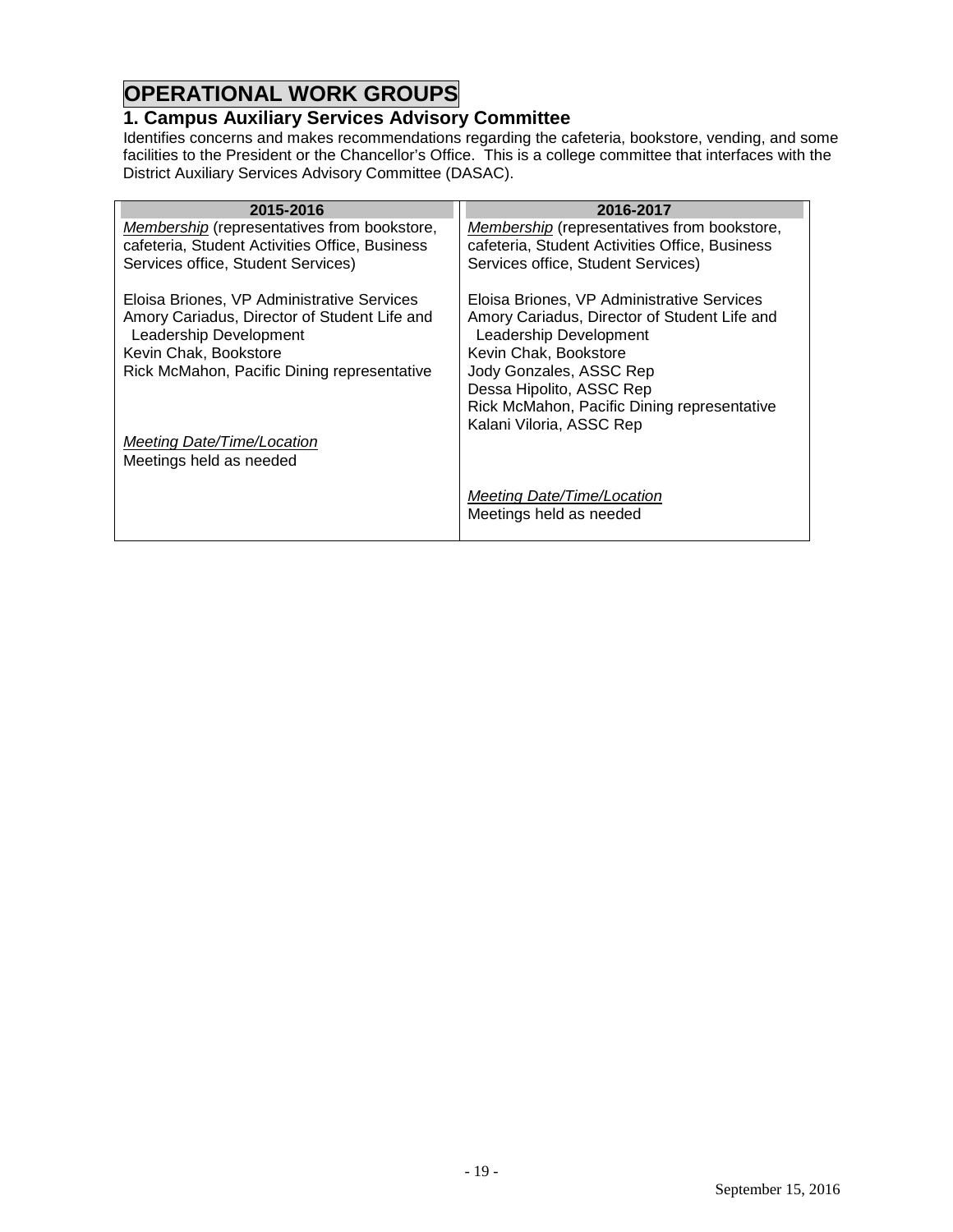## <span id="page-19-0"></span>**2. College Success Initiative (CSI) Coordinating Committee**

The role of this committee is to provide a venue to facilitate communication and currency among everyone involved in implementation of the Basic Skills Plan and between the instructional and student services components of the college. The group will seek to ensure that Skyline's Plan is integrated throughout the college. It will be responsible for overseeing the project as a whole and ensuring that the various efforts are well connected to each other, and well embedded in the college's structure. The committee will also identify any gaps that should be addressed. The committee will develop and maintain a calendar of activities to facilitate communication and coordination across the college.

| 2015-2016                                                                                                                                                                                                                                                                                                                                                                                                                                                                                                                                                                       | 2016-2017                                                                                                                                                                                                                                                                                                                                                                                                                                                                                                       |
|---------------------------------------------------------------------------------------------------------------------------------------------------------------------------------------------------------------------------------------------------------------------------------------------------------------------------------------------------------------------------------------------------------------------------------------------------------------------------------------------------------------------------------------------------------------------------------|-----------------------------------------------------------------------------------------------------------------------------------------------------------------------------------------------------------------------------------------------------------------------------------------------------------------------------------------------------------------------------------------------------------------------------------------------------------------------------------------------------------------|
| Membership: The committee will be a broadly<br>constituted group representing all of the key<br>components of the project, and co-chaired by<br>the College Success Coordinator and a Vice<br>President. If the Coordinator is a classroom<br>instructor, the Co-Chair would be the Vice<br>President of Student Services. If the<br>Coordinator is a counselor or librarian, the Co-<br>Chair would be the Vice President of<br>Instruction. The members would include:                                                                                                        | Membership: The committee will be a broadly<br>constituted group representing all of the key<br>components of the project, and co-chaired by<br>the College Success Coordinator and a Vice<br>President. If the Coordinator is a classroom<br>instructor, the Co-Chair would be the Vice<br>President of Student Services. If the<br>Coordinator is a counselor or librarian, the Co-<br>Chair would be the Vice President of<br>Instruction. The members would include:                                        |
| Jonathan Paver, Dean of Academic Support<br>and Learning Technologies, Co-Chair<br><b>Vacant, Co-Chair</b>                                                                                                                                                                                                                                                                                                                                                                                                                                                                      | Jim Houpis, Dean of Academic Support and<br>Learning Technologies, Co-Chair<br>Aaron McVean, Interim VPI, Co-Chair                                                                                                                                                                                                                                                                                                                                                                                              |
| James Bowsher, Language Arts Rep<br>Melanie Espinueva, Counseling Rep<br>Jon Freedman, SMT Rep<br>Chris Gibson, Language Arts Rep<br>Kent Gomez, Counseling Rep<br>Mary Gutierrez, Dean, LA/LR<br>David Hasson, Science/Math/Technology Rep<br>Ray Hernandez, Dean, SMT<br>Suzanne Poma, Counseling Rep<br>David Reed, ASLT Rep<br>Leigh Anne Shaw, Language Arts Rep<br>Paula Silva, Language Arts Rep<br>Melissa Thigpen, ASLT Rep<br>Mike Urquidez, ASLT, Classified Senate Rep<br>Van Vo, Science/Math/Technology Rep<br>Miranda Wang, SMT Rep<br>Phillip Williams, SMT Rep | Serena Chu-Mraz, LA/LR Rep<br>Melanie Espinueva, Counseling Rep<br>Chris Gibson, Language Arts Rep<br>Mary Gutierrez, Dean, LA/LR<br>David Hasson, Science/Math/Technology Rep<br>Ray Hernandez, Dean, SMT<br>Denise Hum, SMT Rep<br>Suzanne Poma, Counseling Rep<br>David Reed, ASLT Rep<br>Melissa Thigpen, ASLT Rep<br>Kwame Thomas, COUN Rep<br>Mike Urquidez, ASLT, Classified Senate Rep<br>Miranda Wang, SMT Rep<br>Phillip Williams, SMT Rep<br>Angélica Garcia, VP of Student Services, ex-<br>officio |
| Angélica Garcia, VP of Student Services, ex-<br>officio<br>Sarah Perkins, VP of Instruction, ex-officio<br>Meeting Date/Time/Location<br>1 <sup>st</sup> Monday of the month<br>2:10-4:00 p.m.<br>Building 4, 3rd Floor, Room 4301                                                                                                                                                                                                                                                                                                                                              | <b>Meeting Date/Time/Location</b><br>1 <sup>st</sup> Monday of the month<br>2:10-4:00 p.m.<br>Building 4, 3rd Floor, Room 4301                                                                                                                                                                                                                                                                                                                                                                                  |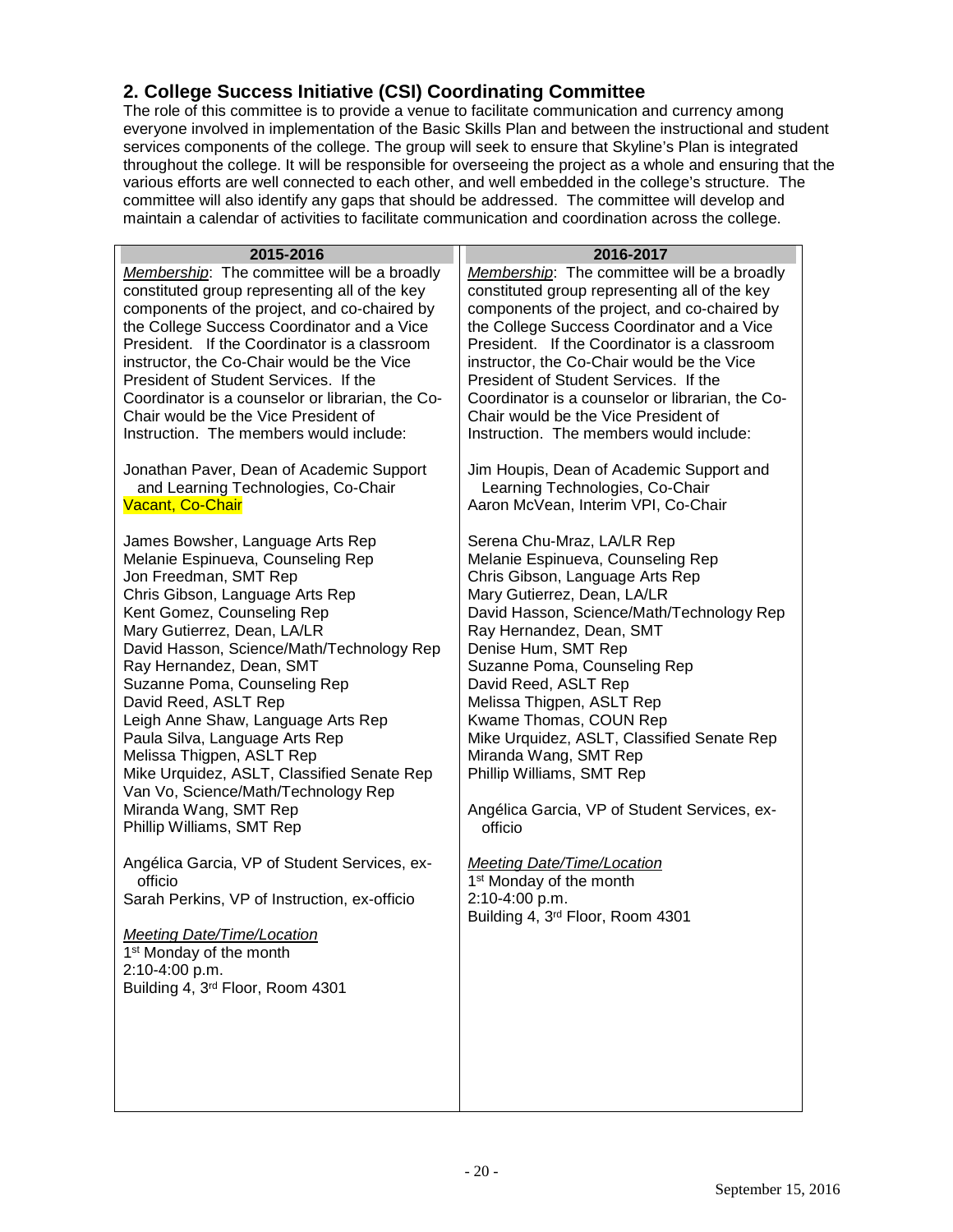#### <span id="page-20-0"></span>**3. Commencement Committee**

This committee plans, coordinates and implements all activities for Commencement. The committee meets regularly during the spring semester until the day of graduation. Meetings focus on all logistical aspects of the graduation and the commencement ceremony.

<span id="page-20-1"></span>

| 2015-2016                                                                                        | 2016-2017                                                                                            |
|--------------------------------------------------------------------------------------------------|------------------------------------------------------------------------------------------------------|
| <b>Membership</b> (Representatives from Buildings<br>and Grounds, Campus Bookstore, Multi-Media, | <b>Membership</b> (Representatives from Buildings<br>and Grounds, Campus Bookstore, Multi-Media,     |
| <b>Student Services)</b>                                                                         | <b>Student Services)</b>                                                                             |
| Will Minnich, Co-Chair                                                                           | Will Minnich, Co-Chair                                                                               |
| Amory Cariadus, Co-Chair                                                                         | Amory Cariadus, Co-Chair                                                                             |
| Kevin Chak                                                                                       | Kevin Chak                                                                                           |
| Cherie Colin                                                                                     | Cherie Colin                                                                                         |
| John Doctor<br>Sue Lorenzo                                                                       | John Doctor<br>Sue Lorenzo                                                                           |
| Golda Margate                                                                                    | Golda Margate                                                                                        |
| Joe Morello                                                                                      | Joe Morello                                                                                          |
| <b>Sherrie Prasad</b>                                                                            | <b>Sherrie Prasad</b>                                                                                |
| Allyson Roa, ASSC Rep<br><b>Theresa Tentes</b>                                                   | <b>Theresa Tentes</b>                                                                                |
|                                                                                                  | Jim Vangele                                                                                          |
| Vacant, Chief Public Safety                                                                      |                                                                                                      |
|                                                                                                  | Other members of the campus community are                                                            |
| Other members of the campus community are<br>invited to meetings that cover specific planning    | invited to meetings that cover specific planning<br>areas as it relates to their department, program |
| areas as it relates to their department, program                                                 | or division.                                                                                         |
| or division.                                                                                     |                                                                                                      |
|                                                                                                  | <b>Meeting Date/Time/Location</b>                                                                    |
| <b>Meeting Date/Time/Location</b><br>Meetings held as needed                                     | Meetings held as needed                                                                              |
|                                                                                                  |                                                                                                      |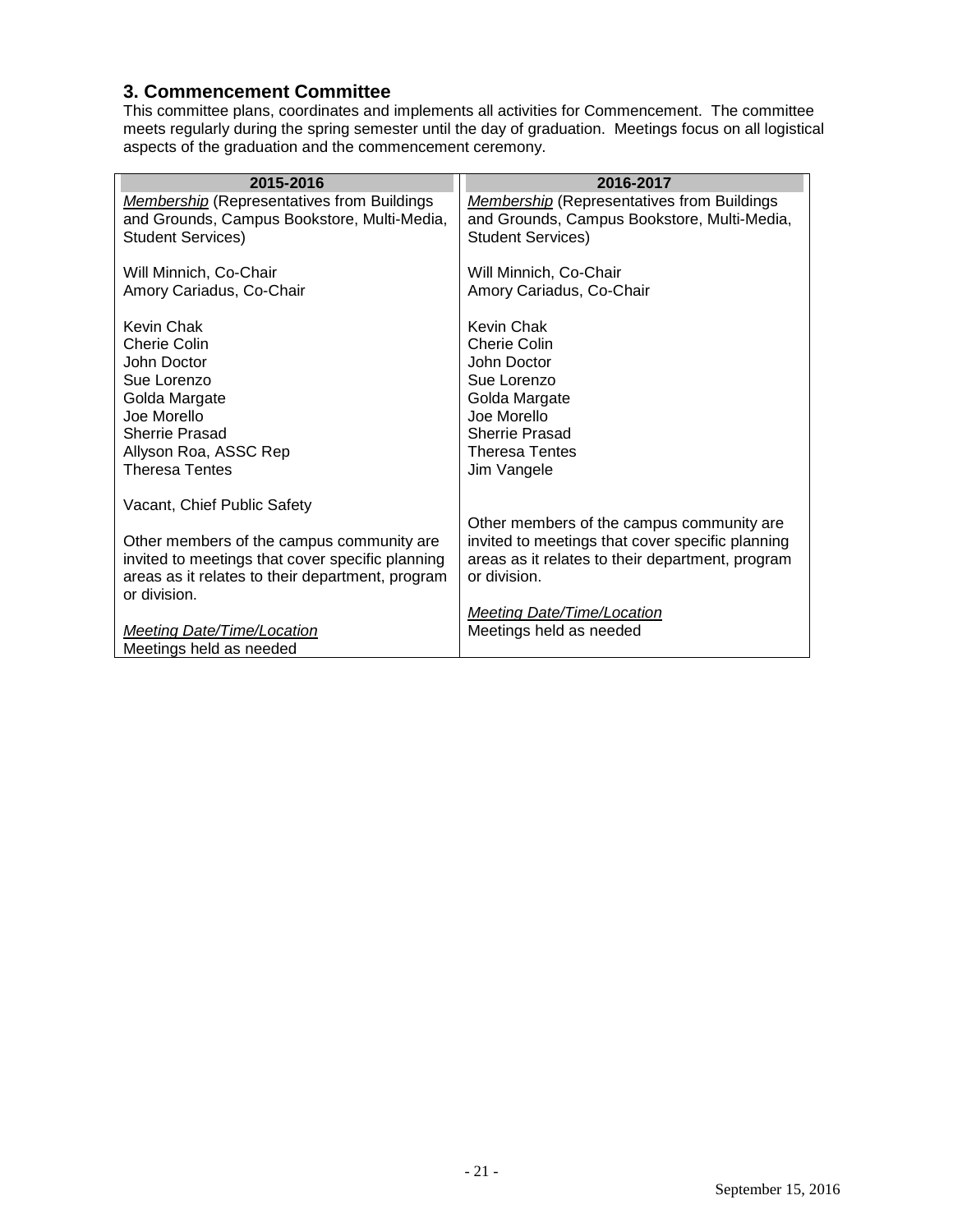## **4. Deans and Vice President's**

| 2015-2016                                             | 2016-2017                                             |
|-------------------------------------------------------|-------------------------------------------------------|
|                                                       |                                                       |
| <b>Membership</b> (Vice Presidents and Deans)         | <b>Membership</b> (Vice Presidents and Deans)         |
|                                                       |                                                       |
| Sarah Perkins, VP of Instruction                      | Aaron McVean, Interim VP of Instruction               |
|                                                       |                                                       |
| Donna Bestock, Dean, Social Science/<br>Creative Arts | Donna Bestock, Dean, Social Science/ Creative<br>Arts |
| Eloisa Briones, VP of Administrative Services         | Eloisa Briones, VP of Administrative Services         |
| Luis Escobar, Interim Dean, Counseling                | Luis Escobar, Interim Dean, Counseling                |
| Angélica Garcia, VP of Student Services               | Angélica Garcia, VP of Student Services               |
| Mary Gutierrez, Dean, Language Arts/                  | Mary Gutierrez, Dean, Language Arts/ Learning         |
| <b>Learning Resources</b>                             | Resources                                             |
|                                                       |                                                       |
| Ray Hernandez, Dean, Science/Math/                    | Ray Hernandez, Dean, Science/Math/                    |
| Technology                                            | Technology                                            |
| Aaron McVean, Dean of PRIE                            | Lasana Hotep, Dean of SSEP                            |
| Will Minnich, Dean of Enrollment Services             | Jim Houpis, Dean, Academic Support and                |
| Joe Morello, Dean, Kinesiology/Athletics/Dance        | Learning Technology                                   |
| Jonathan Paver, Dean, Academic Support and            | Cheri Jones, Interim Dean of PRIE                     |
| Learning Technology                                   | Will Minnich, Dean of Enrollment Services             |
| Tammy Robinson, Interim Dean, Global                  | Joe Morello, Dean, Kinesiology/Athletics/Dance        |
| Learning Programs and Services                        | Tammy Robinson, Interim Dean, Global                  |
| Christine Roumbanis, Dean, BEPP                       | Learning Programs and Services                        |
|                                                       | Christine Roumbanis, Dean, BEPP                       |
|                                                       |                                                       |
| <b>Meeting Date/Time/Location</b>                     | <b>Meeting Date/Time/Location</b>                     |
| 2 <sup>nd</sup> Thursday of each month                | 2 <sup>nd</sup> Thursday of each month                |
| $9:00-11:00$ a.m.                                     | $9:00-11:00$ a.m.                                     |
| Building 4, Room 4343                                 | Building 4, Room 4343                                 |

## <span id="page-21-0"></span>**5. Emergency Response Plan Committee**

The Emergency Response Committee develops strategies for disaster preparedness and recovery for the campus. The committee is charged with maintaining the campus Emergency Response Plan, updating contact information and the evacuation plan, providing training for the campus on emergency procedures.

| 2015-2016                                      | 2016-2017                                      |
|------------------------------------------------|------------------------------------------------|
| <b>Membership (Representatives from Public</b> | <b>Membership (Representatives from Public</b> |
| Safety, Health Office and Administration)      | Safety, Health Office and Administration)      |
|                                                |                                                |
| Vacant, Chief of Public Safety, Co-Chair       | Jim Vangele, Chief of Public Safety, Co-Chair  |
| Eloisa Briones, Co-Chair                       | Eloisa Briones, Co-Chair                       |
|                                                |                                                |
| ljaz Ahmed                                     | ljaz Ahmed                                     |
| Steve Aurilio                                  | Steve Aurilio                                  |
| John Doctor                                    | John Doctor                                    |
| Donna Elliott                                  | Donna Elliott                                  |
| Golda Margate                                  | Golda Margate                                  |
| Joe Morello                                    | Will Minnich                                   |
| Regina Stanback Stroud                         | Joe Morello                                    |
| <b>Theresa Tentes</b>                          | Dino Nomicos, KAD Rep                          |
|                                                | Regina Stanback Stroud                         |
|                                                | <b>Theresa Tentes</b>                          |
| <b>Meeting Date/Time/Location</b>              |                                                |
| 4 <sup>th</sup> Friday of each month           | Meeting Date/Time/Location                     |
| $2:00 - 3:00$ p.m.                             | 4 <sup>th</sup> Friday of each month           |
| Location ?                                     | $2:00 - 3:00$ p.m. Location                    |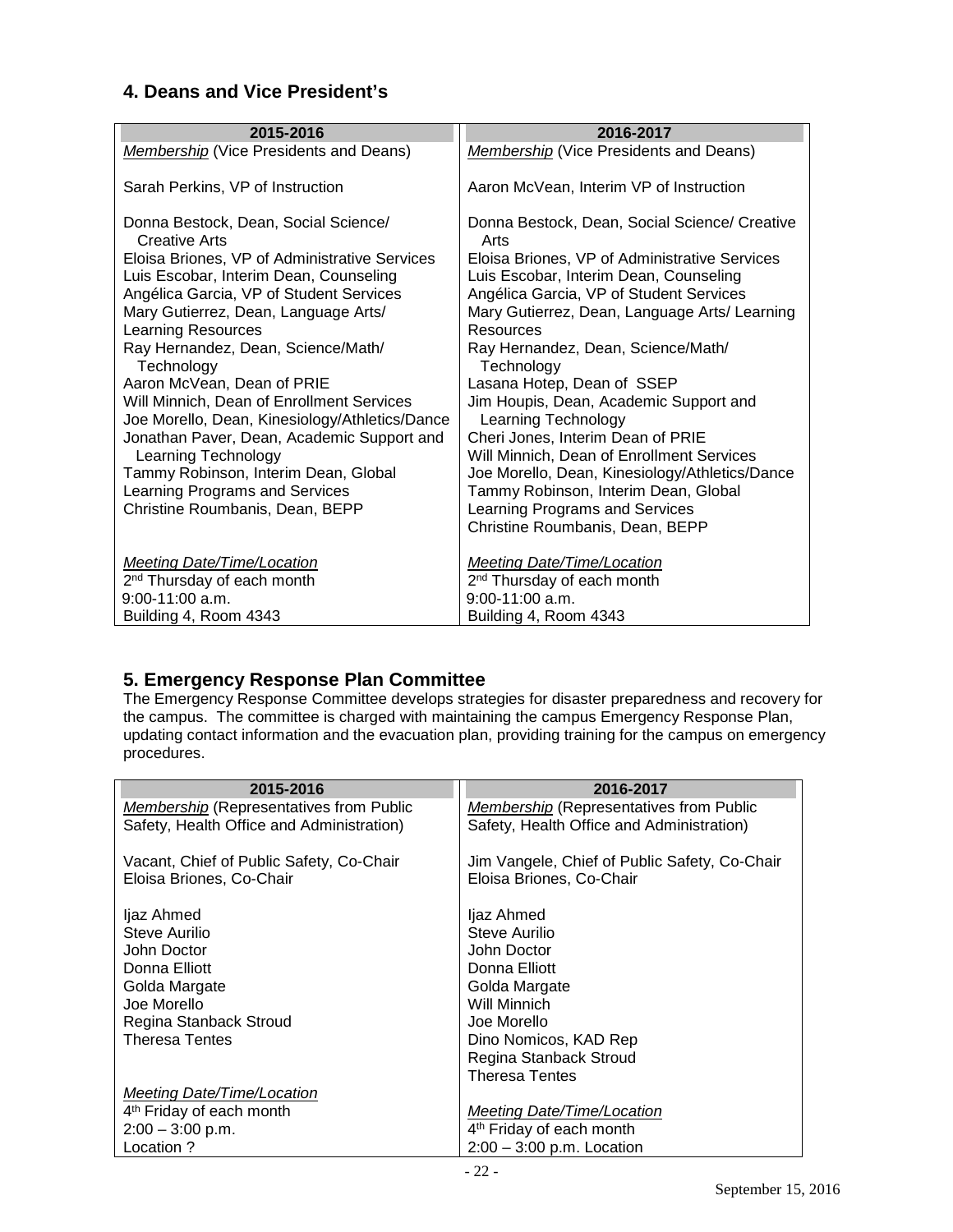## <span id="page-22-0"></span>**6. Event Support Working Group**

Charge: under revision

| 2016-2017                                       |
|-------------------------------------------------|
| <b>Membership</b> (Representatives from         |
| Administration, Operations, Facilities, Public  |
| Safety, Media Services and division offices who |
| assist in event planning.)                      |
| Eloisa Briones, Chair                           |
| Nancy Argarin                                   |
| <b>Grace Beltran</b>                            |
| Linda Bertellotti                               |
| Kamla Bucceri                                   |
| <b>Amory Cariadus</b>                           |
|                                                 |
|                                                 |
| Kathy Fitzpatrick                               |
|                                                 |
| Golda Margate                                   |
| <b>Sherrie Prasad</b>                           |
|                                                 |
| <b>Theresa Tentes</b>                           |
|                                                 |
|                                                 |
| Alessandra Zanassi                              |
|                                                 |
| Meeting Date/Time/Location                      |
| Meetings held as needed                         |
|                                                 |

#### <span id="page-22-1"></span>**7. Institutional Review Board**

Institutional Review Board (IRB) is charged with reviewing non-exempt research and making recommendations on the ethical and safety status of the proposed research. The IRB serves to ensure that research conducted on human subjects, including both biological and social science inquiries, be ethical and not infringe upon the rights or jeopardize the welfare of the subjects. An IRB is solely about the protection of human subjects in research. The results of the consideration will be forwarded to the President via the Dean of Planning, Research and Institutional Effectiveness.

| 2015-2016                                                                                    | 2016-2017                                                       |
|----------------------------------------------------------------------------------------------|-----------------------------------------------------------------|
| Aaron McVean, Co-Chair, Dean of PRIE<br>Rajesh Lathigara, Director, Workforce<br>Development | Cheri Jones, Co-Chair, Dean of PRIE<br>Jim Houpis, Dean of ASLT |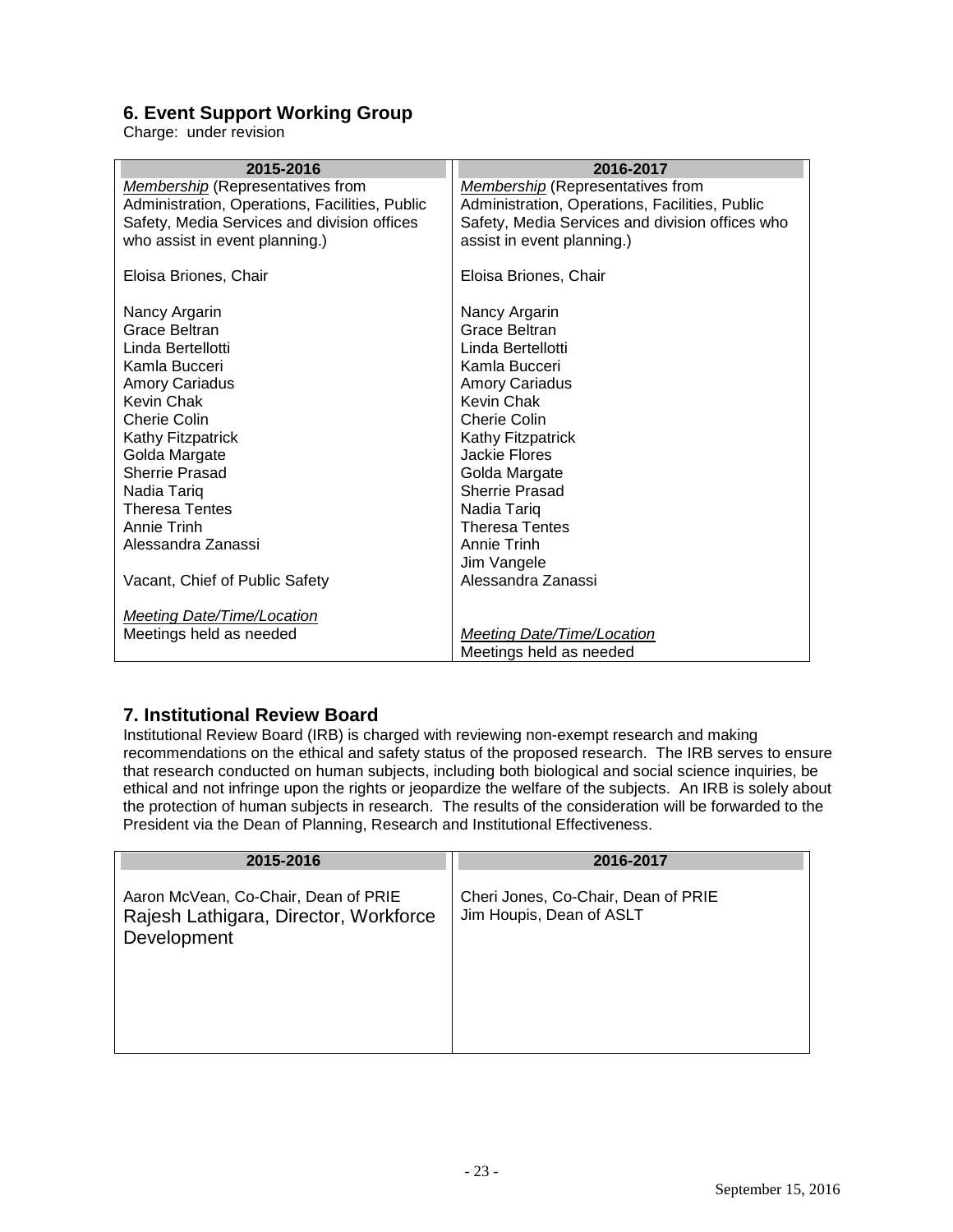# <span id="page-23-0"></span>**8. Instructional Leadership and Operations Team**

<span id="page-23-1"></span>

| 2015-2016                                       | 2016-2017                                         |
|-------------------------------------------------|---------------------------------------------------|
| Membership (Vice President of Instruction,      | <b>Membership</b> (Vice President of Instruction, |
| Instructional division deans, directors and     | Instructional division deans, directors and       |
| managers)                                       | managers)                                         |
| Sarah Perkins, VP of Instruction                | Aaron McVean, Interim VP of Instruction           |
| Ijaz Ahmed, Director of Respiratory             | Ijaz Ahmed, Director of Respiratory               |
| Therapy/Allied Health                           | Therapy/Allied Health                             |
| Wissem Bennani, Director International          | Wissem Bennani, Director International Student    |
| <b>Student Program</b>                          | Program                                           |
| Donna Bestock, Dean, Social Science/            | Donna Bestock, Dean, Social Science/ Creative     |
| <b>Creative Arts</b>                            | Arts                                              |
| Zaid Ghori, Director of Study Abroad            | Luis Escobar, Dean of Counseling                  |
| Mary Gutierrez, Dean, Language                  | Zaid Ghori, Director of Study Abroad              |
| <b>Arts/Learning Resources</b>                  | Mary Gutierrez, Dean, Language Arts/Learning      |
| Ray Hernandez, Dean, Science/Math/              | Resources                                         |
| Technology                                      | Ray Hernandez, Dean, Science/Math/                |
| Raj Lathigara, Director of CWD                  | Technology                                        |
| Joe Morello, Dean,                              | Jim Houpis, Dean, Academic Support and            |
| Kinesiology/Athletics/Dance                     | Learning Technology                               |
| Jonathan Paver, Dean, Academic Support          | Lasana Hotep, Dean of SSEP                        |
| and Learning Technology                         | Raj Lathigara, Director of CWD                    |
| David Reed, Manager of the Learning Center      | Pearl Ly, Dir of Learning Commons                 |
| Yvonne Reid, Director, CITD                     | Joe Morello, Dean, Kinesiology/Athletics/Dance    |
| Tammy Robinson, Global Learning Programs        | David Reed, Manager of the Learning Center        |
| and Services                                    | Yvonne Reid, Director, CITD                       |
| Christine Roumbanis, Dean, BEPP                 | Tammy Robinson, Global Learning Programs          |
| Pcyeta Stroud, Project Director of BAEC         | and Services                                      |
| Alina Varona, CAA Faculty Coordinator,          | Christine Roumbanis, Dean, BEPP                   |
| <b>Workforce Development</b>                    | Pcyeta Stroud, Project Director of BAEC           |
| Andrea Vizenor, Director of Retail, Hospitality | Alina Varona, CAA Faculty Coordinator,            |
| and Tourism Program, Workforce                  | <b>Workforce Development</b>                      |
| Development                                     | Andrea Vizenor, Director of Workforce             |
| Vacant - Director of Learning Commons           | Development                                       |
| <b>Meeting Date/Time/Location</b>               | <b>Meeting Date/Time/Location</b>                 |
| 4 <sup>th</sup> Thursday of each month          | 4 <sup>th</sup> Thursday of each month            |
| 9:00-11:00 a.m.                                 | 9:00-11:00 a.m.                                   |
| Building 4, Room 4343                           | Building 4, Room 4343                             |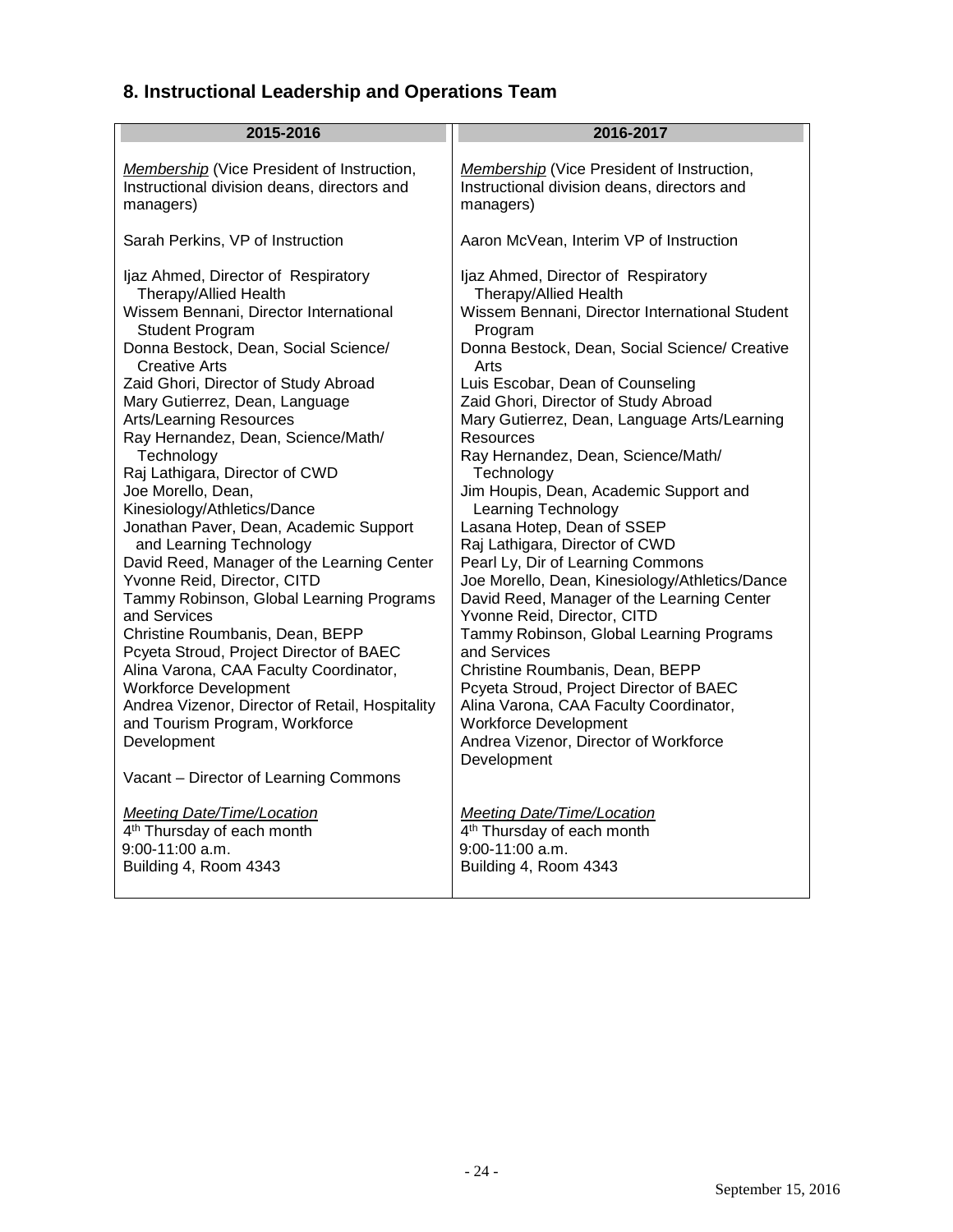#### **9. Management Council**

The Management Council is an appointed advisory to the College President and primarily meets to facilitate communication among Managers regarding College operations.

| 2015-2016                                     | 2016-2017                                     |
|-----------------------------------------------|-----------------------------------------------|
| Membership (President, Vice Presidents,       | Membership (President, Vice Presidents,       |
| Deans, Directors, and Classified Supervisors) | Deans, Directors, and Classified Supervisors) |
|                                               |                                               |
| Regina Stanback Stroud, Chair                 | Regina Stanback Stroud, Chair                 |
|                                               |                                               |
| Donna Bestock                                 | Donna Bestock                                 |
| Eloisa Briones                                | Eloisa Briones                                |
| Kevin Chak                                    | <b>Kevin Chak</b>                             |
| Cherie Colin                                  | Cherie Colin                                  |
| John Doctor                                   | John Doctor                                   |
| Luis Escobar                                  | Luis Escobar                                  |
| Angélica Garcia                               | Angélica Garcia                               |
| Mary Gutierrez                                | Mary Gutierrez                                |
| Ray Hernandez                                 | Ray Hernandez                                 |
| Sue Lorenzo                                   | Lasana Hotep                                  |
| Aaron McVean                                  | James Houpis                                  |
| Will Minnich                                  | Cheri Jones                                   |
| Joe Morello                                   | Sue Lorenzo                                   |
| Regina Morrison                               | Aaron McVean                                  |
| Jonathan Paver                                | Will Minnich                                  |
| <b>Sarah Perkins</b>                          | Joe Morello                                   |
| Tammy Robinson                                | Regina Morrison                               |
| Christine Roumbanis                           | Tammy Robinson                                |
|                                               | <b>Christine Roumbanis</b>                    |
| Vacant, Chief of Public Safety                | Jim Vangele                                   |
|                                               |                                               |
|                                               |                                               |
| Meeting Date/Time/Location                    | Meeting Date/Time/Location                    |
| 2 <sup>nd</sup> Tuesday                       | 2 <sup>nd</sup> Tuesday                       |
| $2:00 - 3:30$ p.m.                            | $2:00 - 3:30$ p.m.                            |
| Building 4, Room 4343                         | Building 4, Room 4343                         |
|                                               |                                               |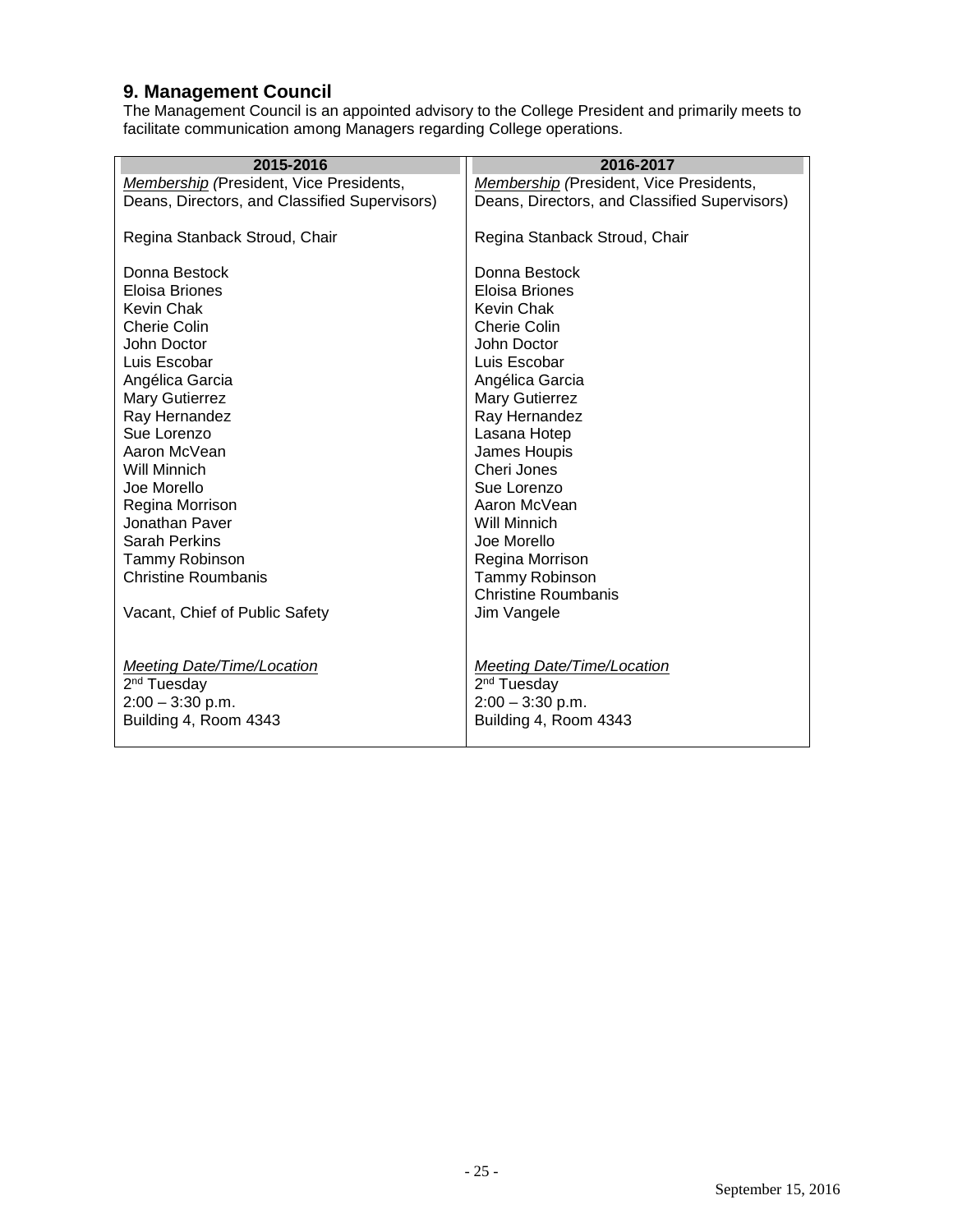## <span id="page-25-0"></span>**10. Outreach Committee**

| 2015-2016                                                                                                                                                                                                                                                                                                                                                                                                                                                                                                                                                                                                          | 2016-2017                                                                                                                                                                                                                                                                                                                                                                                                                                                                                                                                                                                                                                                                                                                                            |
|--------------------------------------------------------------------------------------------------------------------------------------------------------------------------------------------------------------------------------------------------------------------------------------------------------------------------------------------------------------------------------------------------------------------------------------------------------------------------------------------------------------------------------------------------------------------------------------------------------------------|------------------------------------------------------------------------------------------------------------------------------------------------------------------------------------------------------------------------------------------------------------------------------------------------------------------------------------------------------------------------------------------------------------------------------------------------------------------------------------------------------------------------------------------------------------------------------------------------------------------------------------------------------------------------------------------------------------------------------------------------------|
| Membership                                                                                                                                                                                                                                                                                                                                                                                                                                                                                                                                                                                                         | Membership                                                                                                                                                                                                                                                                                                                                                                                                                                                                                                                                                                                                                                                                                                                                           |
| Will Minnich, Chair                                                                                                                                                                                                                                                                                                                                                                                                                                                                                                                                                                                                | Will Minnich, Chair                                                                                                                                                                                                                                                                                                                                                                                                                                                                                                                                                                                                                                                                                                                                  |
| Cherie Colin, MCPR Rep<br>Suzanne Collins, Counseling Rep<br>Alice Erskine, Science/Math/Technology Rep<br>Melanie Espinueva, Counseling Rep<br>Zaid Ghori, GLPS Rep<br>Julia Johnson, BEPP Rep<br>Raymond Jones, Director, Middle College<br>Nancy Kaplan-Biegel, Language Arts Rep<br>Melissa Matthews, Counseling Rep<br>Regina Morrison, Financial Aid Rep<br>Dylan O'Shea, ASSC Rep<br>Allyson Roa, ASSC Rep<br>Kwame Thomas, Counseling Rep<br>Chad Thompson, Interim Director, SparkPoint<br>& Career Services<br>Jocelyn Villa, Financial Aid Rep<br><b>Meeting Date/Time/Location</b><br>To be determined | Jose Cartagena, ASSC Rep<br>Cherie Colin, MCPR Rep<br>Alice Erskine, Science/Math/Technology Rep<br>Jacquie Escobar, COUN Rep<br>Melanie Espinueva, Counseling Rep<br>Jeremy Evangelista, BEPP Rep<br>Lauren Ford, Enrollment Services Rep<br>Zaid Ghori, GLPS Rep<br>Lasana Hotep, Dean of SSEP<br>Julia Johnson, BEPP Rep<br>Raymond Jones, Director, Middle College<br>Nancy Kaplan-Biegel, Language Arts Rep<br>Abigail Magat, ASSC Rep<br>Melissa Matthews, Counseling Rep<br>Regina Morrison, Financial Aid Rep<br>Kristy Nguyen, ASSC Rep<br>Carmen Richardson, BEPP Rep<br>Kwame Thomas, Counseling Rep<br>Chad Thompson, Interim Director, SparkPoint &<br><b>Career Services</b><br>Alina Varona, CAA Rep<br>Jenny Yang, Financial Aid Rep |
|                                                                                                                                                                                                                                                                                                                                                                                                                                                                                                                                                                                                                    | Meeting Date/Time/Location<br>To be determined                                                                                                                                                                                                                                                                                                                                                                                                                                                                                                                                                                                                                                                                                                       |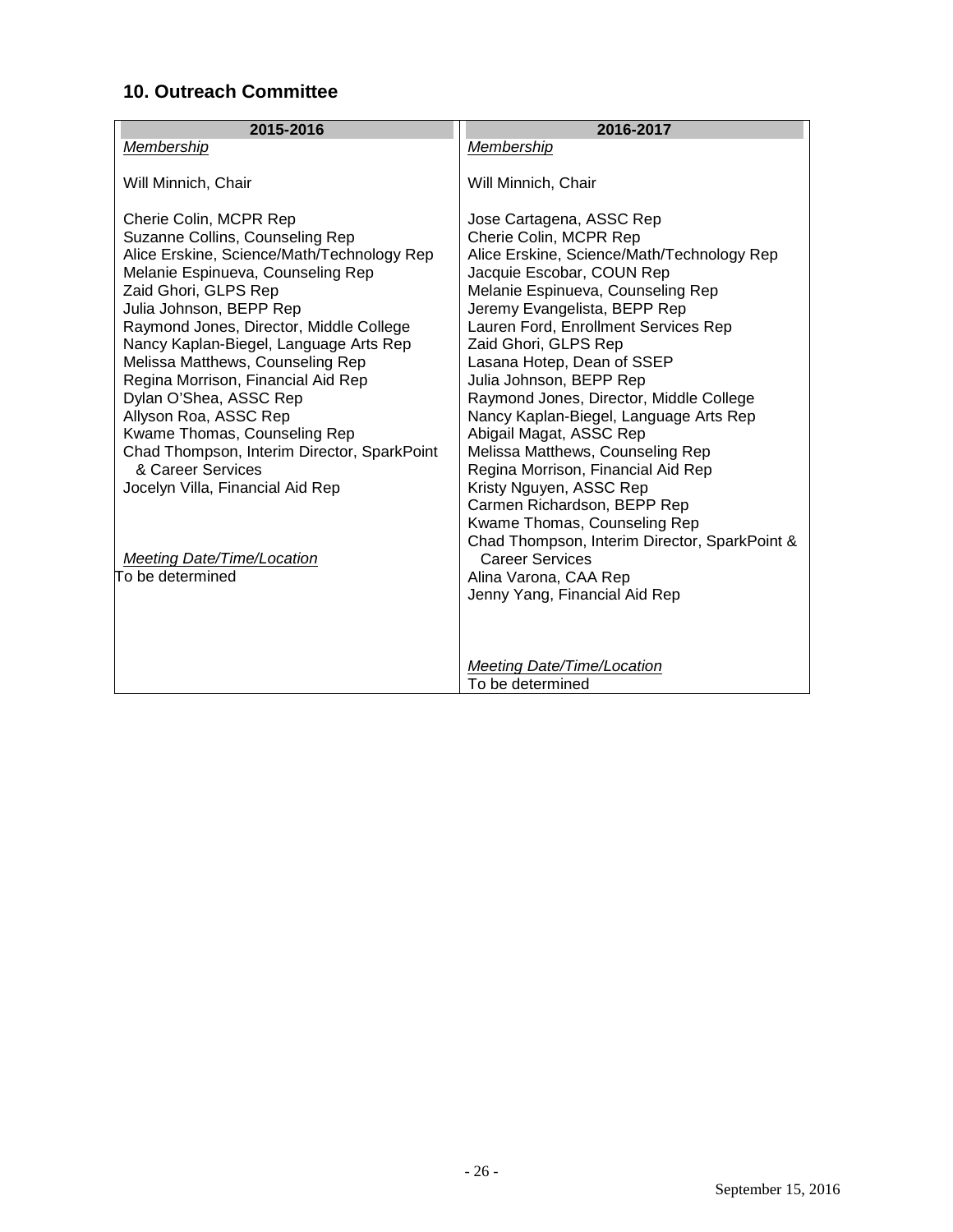#### <span id="page-26-0"></span>**11. Scholarship Committee**

The Scholarship Committee serves as a general policy advisory group to the scholarship program and as a selection committee for general scholarships and awards that may be assigned to their jurisdiction. The primary sources of scholarships for which this committee selects scholarship recipients are Skyline and District Foundation and Skyline Organization funds.

| 2015-2016                                                                                                                                                                                                                                                                                                                                                                                                                                             | 2016-2017                                                                                                                                                                                                                                                                                                                                                                                                                                                                                            |
|-------------------------------------------------------------------------------------------------------------------------------------------------------------------------------------------------------------------------------------------------------------------------------------------------------------------------------------------------------------------------------------------------------------------------------------------------------|------------------------------------------------------------------------------------------------------------------------------------------------------------------------------------------------------------------------------------------------------------------------------------------------------------------------------------------------------------------------------------------------------------------------------------------------------------------------------------------------------|
| Membership (members appointed by<br>constituent groups)                                                                                                                                                                                                                                                                                                                                                                                               | <b>Membership</b> (members appointed by constituent<br>groups)                                                                                                                                                                                                                                                                                                                                                                                                                                       |
| Will Minnich, Dean, Enrollment Services, Co-Chair<br>Jenny Yang, Financial Aid, Co-Chair                                                                                                                                                                                                                                                                                                                                                              | Will Minnich, Dean, Enrollment Services, Co-Chair<br>Jenny Yang, Financial Aid, Co-Chair                                                                                                                                                                                                                                                                                                                                                                                                             |
| Linda Allen, Classified Rep<br>Luciana Castro, Language Arts Rep<br>Steve Cooney, BEPP Rep<br>Kevin Corsiglia, KAD Rep<br>Judith Crawford, Science/Math/Technology<br>Rep<br>Liza Erpelo, Language Arts Re[<br>Amir Esfahani, SS/CA Rep<br>Zaid Ghori, GLPS Rep<br>Jessica Lopez, Counseling Rep<br>Kennya Ruiz, Classified Senate Rep<br>Chad Thompson, Sparkpoint Rep<br>Alana Utsumi, Classified Rep<br>Jim Wong, Social Science/Creative Arts Rep | Linda Allen, Classified Rep<br>Luciana Castro, Language Arts Rep<br>Kevin Corsiglia, KAD Rep<br>Liza Erpelo, Language Arts Rep<br>John Freedman, SMT Rep<br>Zaid Ghori, GLPS Rep<br>Lasana Hotep, Dean of SSEP<br>Jessica Lopez, Counseling Rep<br>Soledad McCarthy, BEPP Rep<br>Kennya Ruiz, Classified Senate Rep<br>Michael Stokes, Dir of TRiO<br>Arthur Takayama, SS/CA Rep<br>Chad Thompson, Sparkpoint Rep<br>Alana Utsumi, Classified Rep<br>Chikako Walker, GLPS Rep<br>Jim Wong, SS/CA Rep |
| <b>Meeting Date/Time/Place:</b>                                                                                                                                                                                                                                                                                                                                                                                                                       |                                                                                                                                                                                                                                                                                                                                                                                                                                                                                                      |
| Meetings held as needed                                                                                                                                                                                                                                                                                                                                                                                                                               |                                                                                                                                                                                                                                                                                                                                                                                                                                                                                                      |
|                                                                                                                                                                                                                                                                                                                                                                                                                                                       | <b>Meeting Date/Time/Place:</b>                                                                                                                                                                                                                                                                                                                                                                                                                                                                      |
|                                                                                                                                                                                                                                                                                                                                                                                                                                                       | Meetings held as needed                                                                                                                                                                                                                                                                                                                                                                                                                                                                              |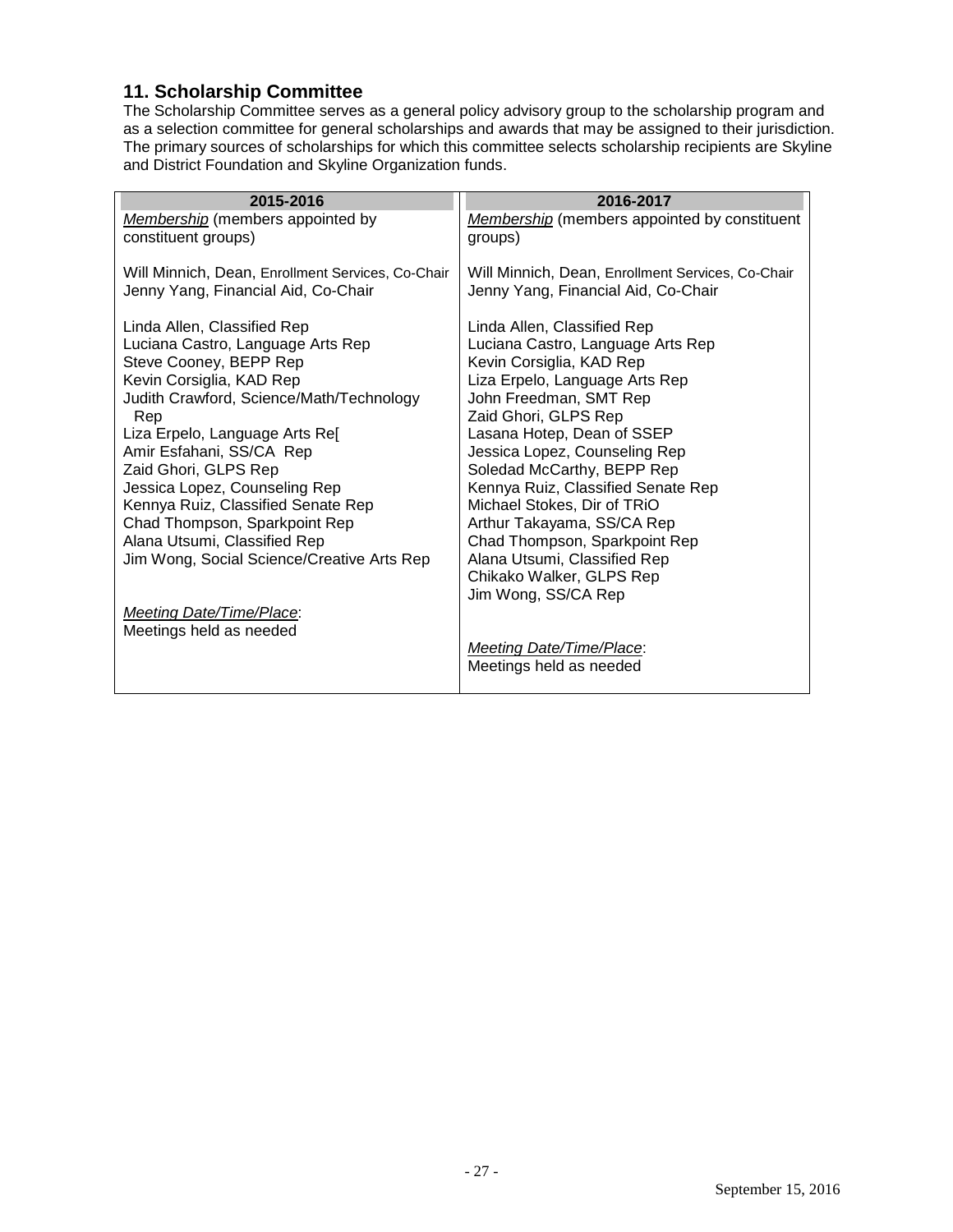## <span id="page-27-0"></span>**12. Student Recognition and Awards Committee**

This committee is charged with planning and implementing the annual Student Recognition Awards Ceremony and the Donor Appreciation Reception.

| 2015-2016                                       | 2016-2017                                       |
|-------------------------------------------------|-------------------------------------------------|
| Membership (interested faculty, staff and       | Membership (interested faculty, staff and       |
| administrators)                                 | administrators)                                 |
|                                                 |                                                 |
| Will Minnich, Chair                             | Will Minnich, Chair                             |
|                                                 |                                                 |
| <b>Amory Cariadus</b>                           | Amory Cariadus                                  |
| Kevin Chak, Bookstore                           | Kevin Chak, Bookstore                           |
| Cherie Colin                                    | Cherie Colin                                    |
| Regina Morrison                                 | Regina Morrison                                 |
| Golda Margate                                   | Golda Margate                                   |
| Jenny, Yang, Financial Aid Rep                  | Lucy Perez, COUN Rep                            |
| Alessandra Zanassi, GLPS                        | Jenny, Yang, Financial Aid Rep                  |
| Vacant, Classified Rep.                         | Alessandra Zanassi, GLPS                        |
| Academic Senate President *                     | <b>Vacant, Classified Rep.</b>                  |
| Honors Transfer Program Coordinator *           | Academic Senate President *                     |
| Phi Theta Kappa Coordinator *                   | Honors Transfer Program Coordinator *           |
| Transfer Center Coordinator *                   | Phi Theta Kappa Coordinator *                   |
| Master of Ceremony *                            | Transfer Center Coordinator *                   |
|                                                 | Master of Ceremony *                            |
| *Representative who may choose to only attend   |                                                 |
| those meetings which directly affect their area | *Representative who may choose to only attend   |
|                                                 | those meetings which directly affect their area |
| Meeting Date/Time/Place:                        |                                                 |
| Meetings held as needed                         | <b>Meeting Date/Time/Place:</b>                 |
|                                                 | Meetings held as needed                         |